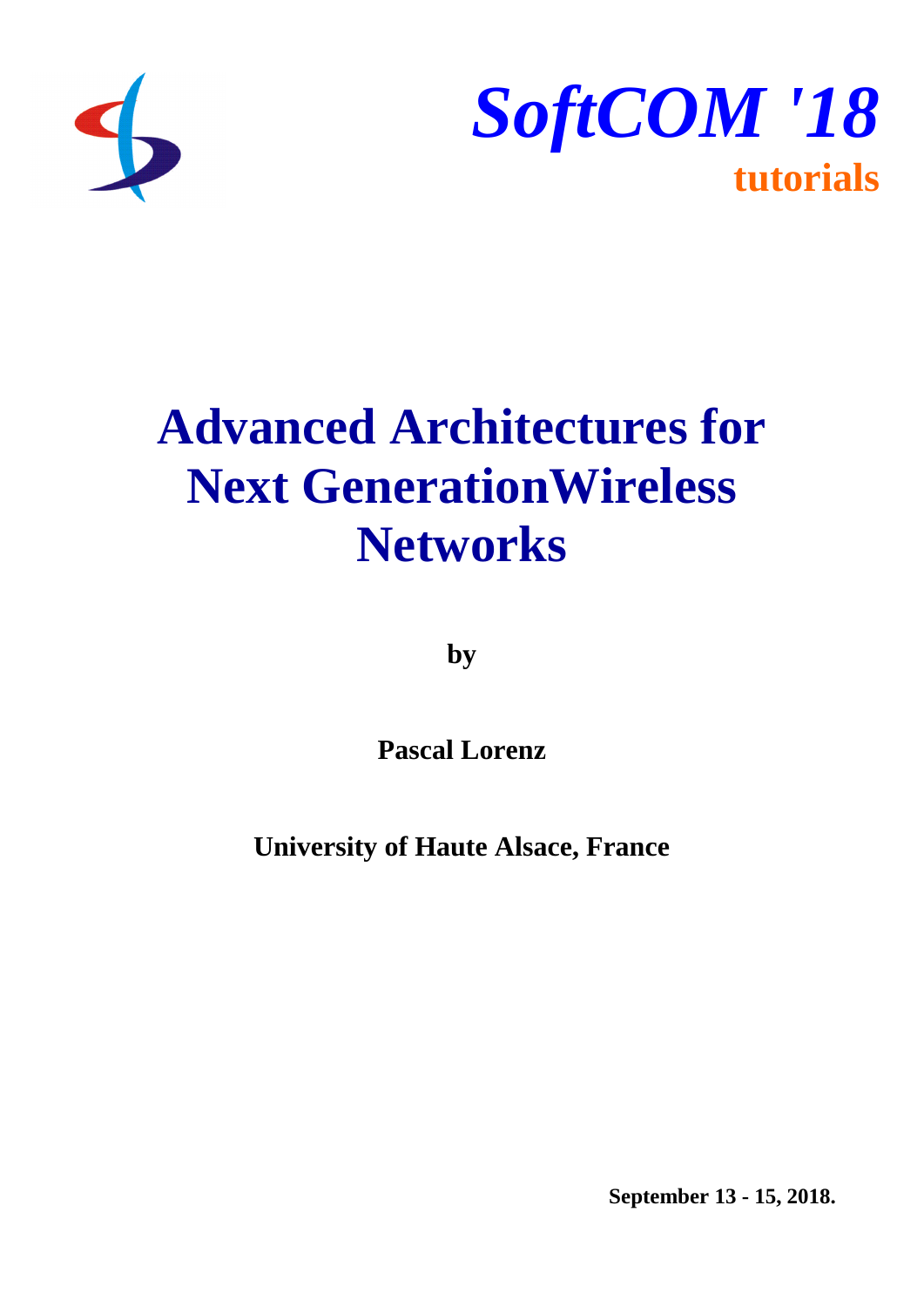# **Advanced Architectures for Next GenerationWireless Networks**

**Pascal LORENZ** lorenz@ieee.org

# Quality of Service

- QoS for a network: different parameters such as bandwidth, latency, jitter, packet loss, packet delay
- for video applications: QoS is based on the bandwidth
- for VoIP: QoS is based on latency (end to end delay not larger than 200 ms)
- = > optimize delay, bandwidth, packet loss... but not all

cal LORENZ

Pascal LORENZ

- CoS (Classes of Service) classify the services in different classes.
- CoS manage each type of traffic with a particular way
- ETSI (European Telecommunications Standards Institute has introduced 4 CoS (Classe 1 : Best Effort, Classe 4: QoS guaranteed)
- QoE (Quality of Experience): subjective measure of a customer's for a supplied service
- $80\%$  of network resources) and BE • Many SLA offers 3 CoS: Premium (max 15% of network resources), Olympic (max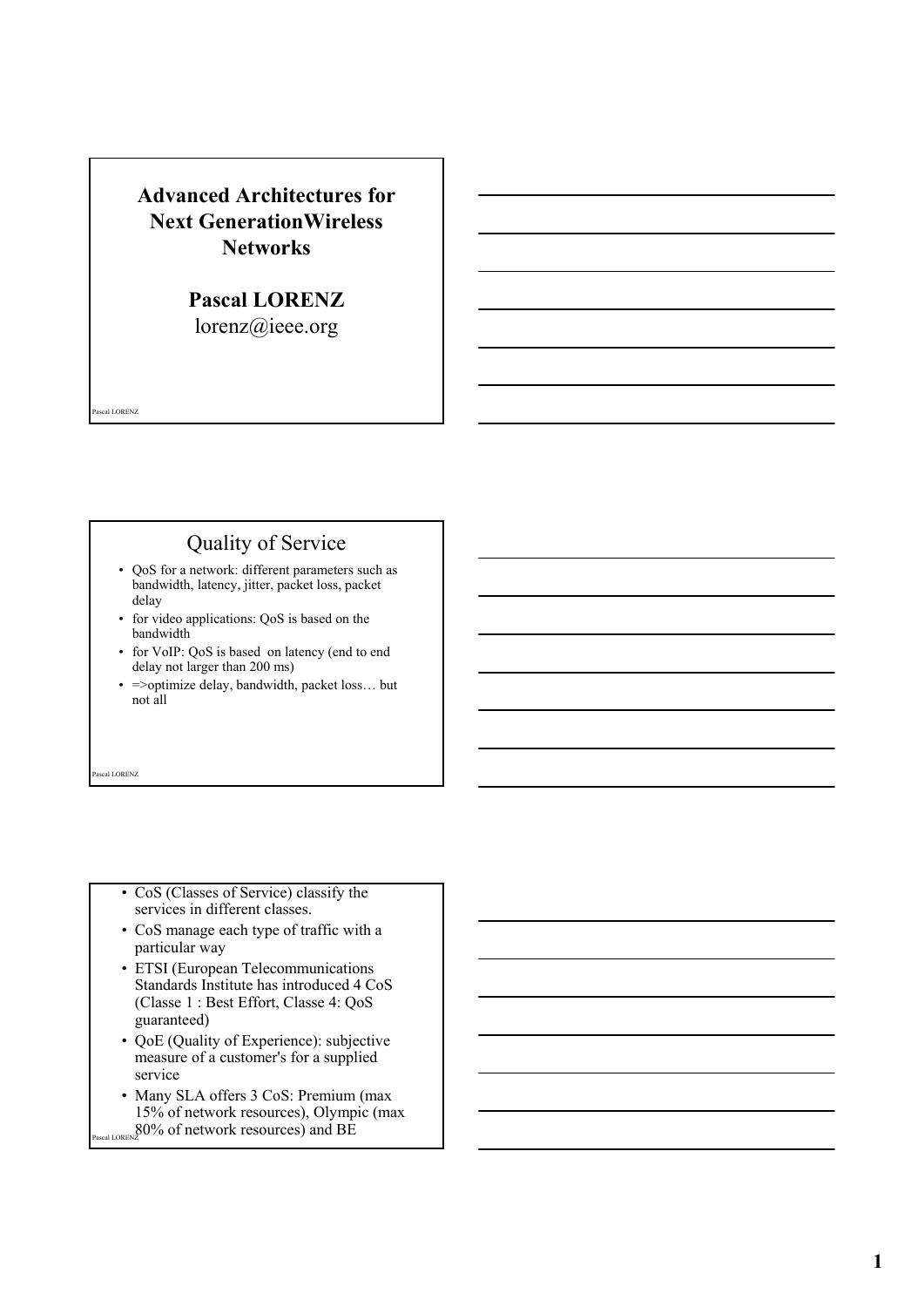- QoS can be linked to the
	- network level: QoS depend of the network policy. Mechanisms such as filters, rerouting in the core of the network and control access at the corners of the network. Intelligence in the routers. (OSPF, RIP, SNMP, BGP)
	- application level: applications which improve the QoS. No link with the network infrastructure. (NFS, …)

Pascal LORENZ

- Signaling at the application level: SIP, H323
- Signaling at the network level: COPS, RSVP

cal LORENZ

- **Internet is increasing exponentially:**
	- **2001: 180 million users**
	- **today: more than 3 billions users (40 % world population)**
- **Internet traffic and the bandwidth double every 18 months**
- **The bandwidth is Tbits/s**
- **More wireless voice traffic than wired traffic**
- **=> non-packet based traffic are encapsulated in data packet traffic (Internet)**
- **=> Multiple access technologies (ADSL, 3G, …)**

<sub>cal</sub> LORENZ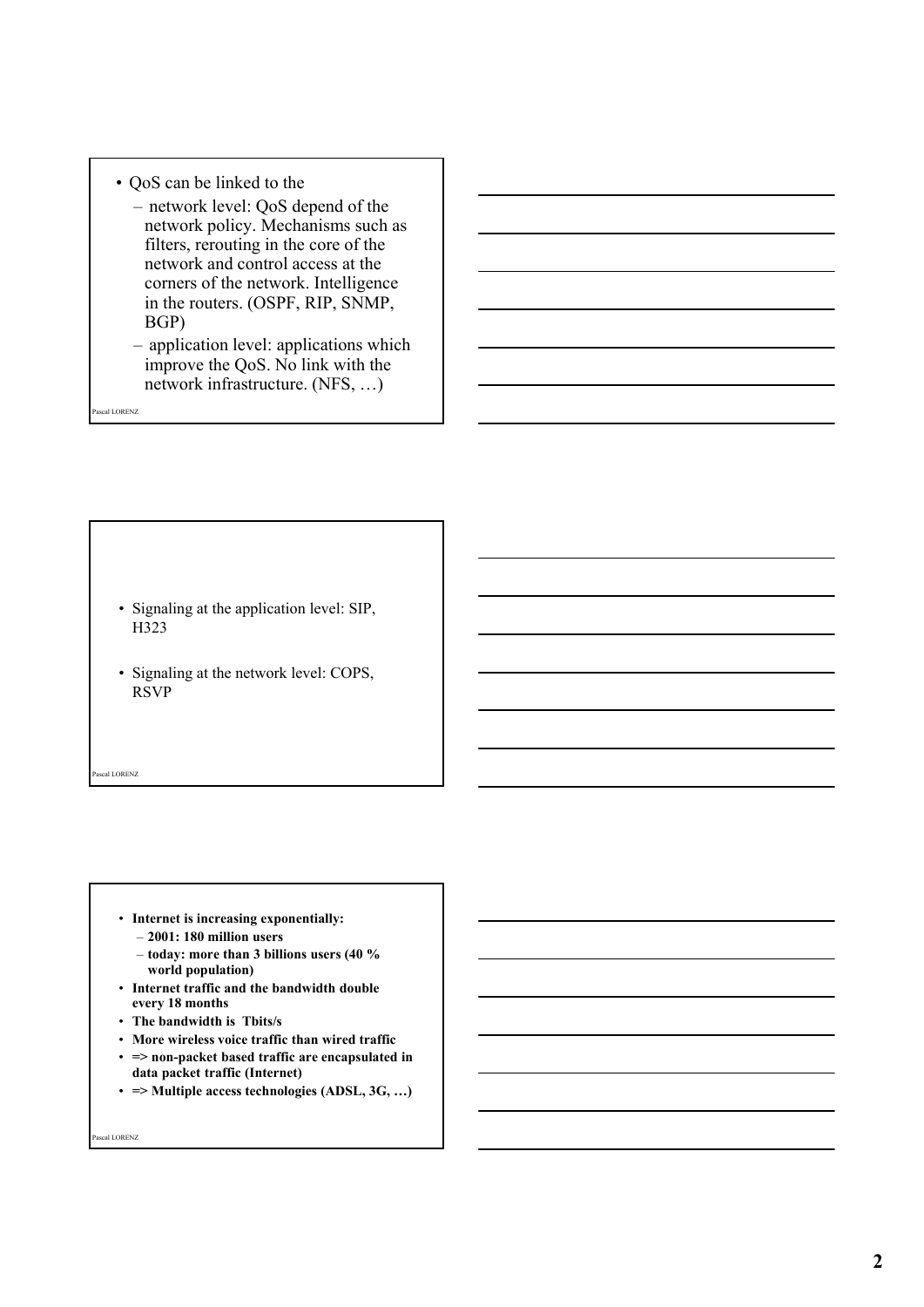- integration of QoS mechanisms is more easy in small networks, because large networks ingrate a lot of heterogeneous domains
- Internet 1: will still exist
- Internet 2: QoS during all the communication. MPLS
- IPv4: introduce intelligence in the nodes
- IPv6: use the intelligence of the PC

Pascal LORENZ

- CTI (Computer Telephony Integration)
	- PC: intelligence in the computer
	- telephony: intelligence in the network
	- $-$  => to reach a compromise
- Switched telephony network (TDM) => IP NGN networks (Multiservices Convergent Network)
- Modem triple play (voice, data, TV)
- Quadruple play: triple play + mobile telephony (Wifi and  $3/4G$ )
- Virtualization of the access point. Green Networks
- IMS (IP Multimedia System) architecture: full IP architecture



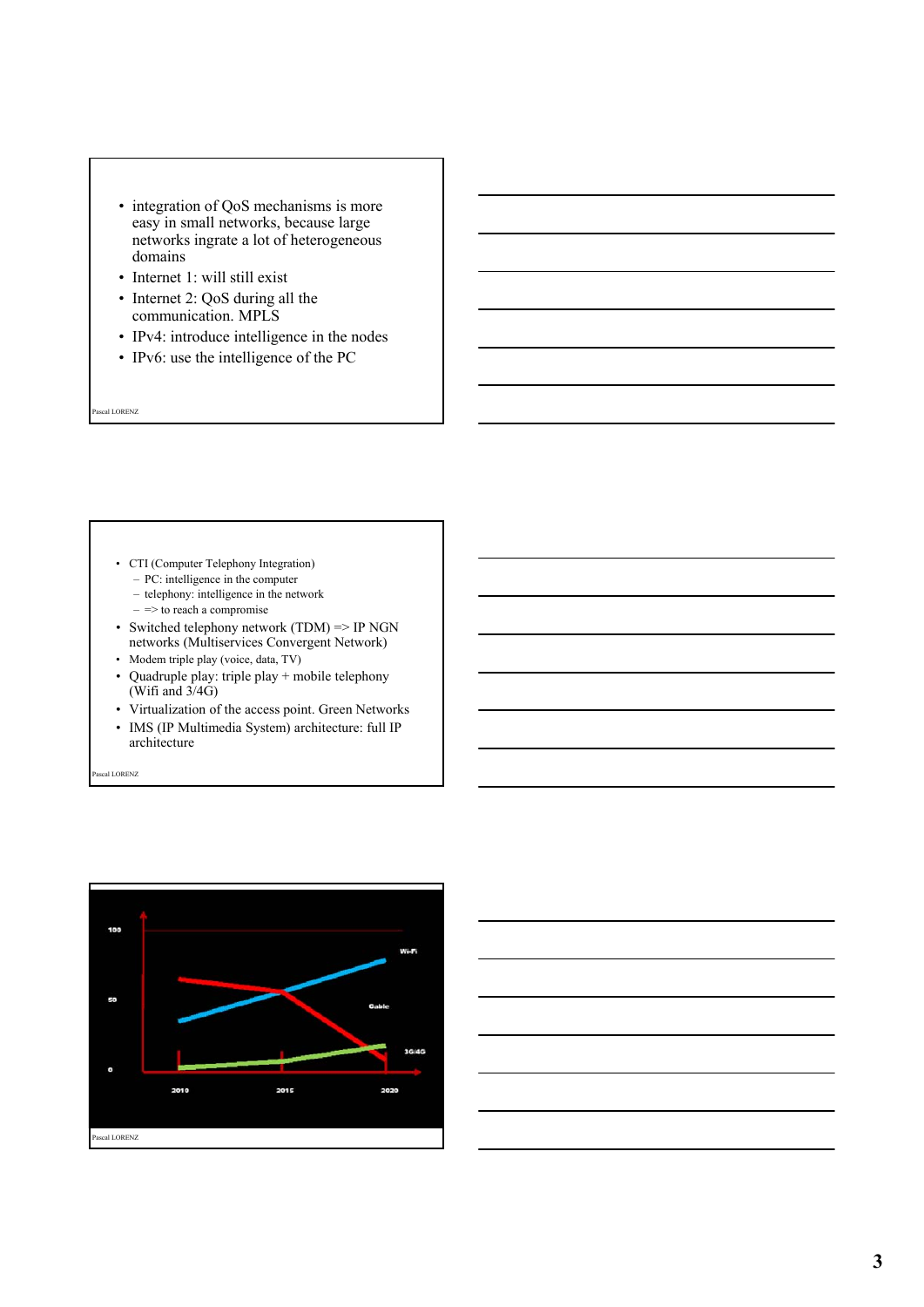# New Communication architecture

- Challenge : offer QoS in the Internet network
- Multimedia applications, VoD, IPTV for Internet will be developed and used when QoS mechanisms will exist
- New functions must be developed to guarantee performance, offer security, avoid jitter, allow the respect of time-constraints, ...

Pascal LORENZ

Pascal LORENZ



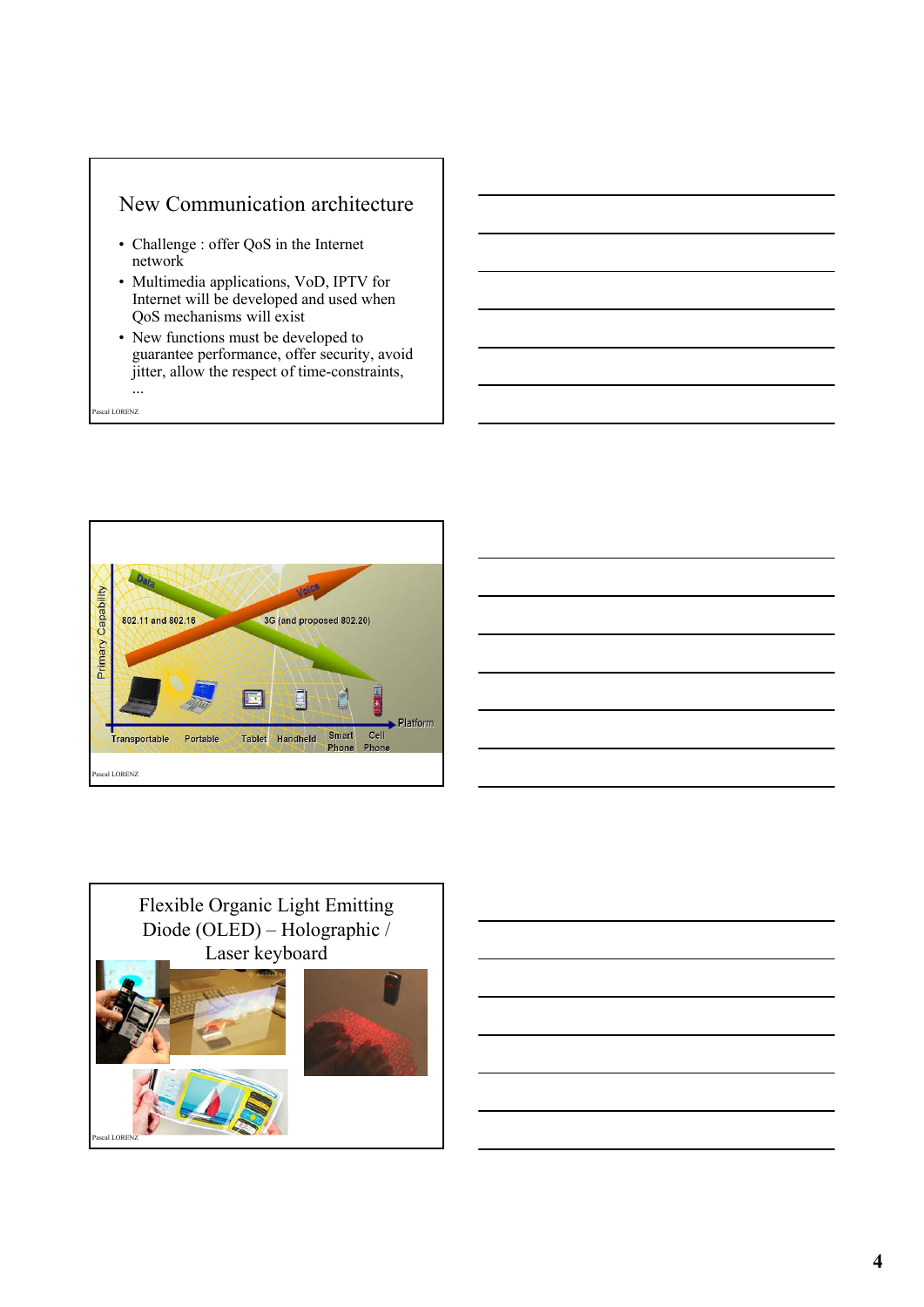

- 90% TCP 10% UDP (no congestion control mechanisms)
- WWW: 75% Email: 3%
- FTP:  $4\%$  News:  $7\%$

Pascal LORENZ

- Best Effort: provide a fair service
- Max-min allocation of bandwidth: maximize the bandwidth allocation to the source receiving the smallest allocation => decrease the bandwidth allocated to other source
- Packets are dropped when congestion occurs in routers
- when the buffer is full (tail drop)
- when the buffer occupancy increases too much (RED Random Early Detection)

cal LORENZ

- Congestion control mechanisms in end systems
	- Inform the source about network congestion with ICMP or tagged packets with ECN (Explicit Congestion Notification) => all routers should implement the congestion control mechanisms
- Divide the output buffers in N queues and introduce a scheduler (processor sharing, round robin)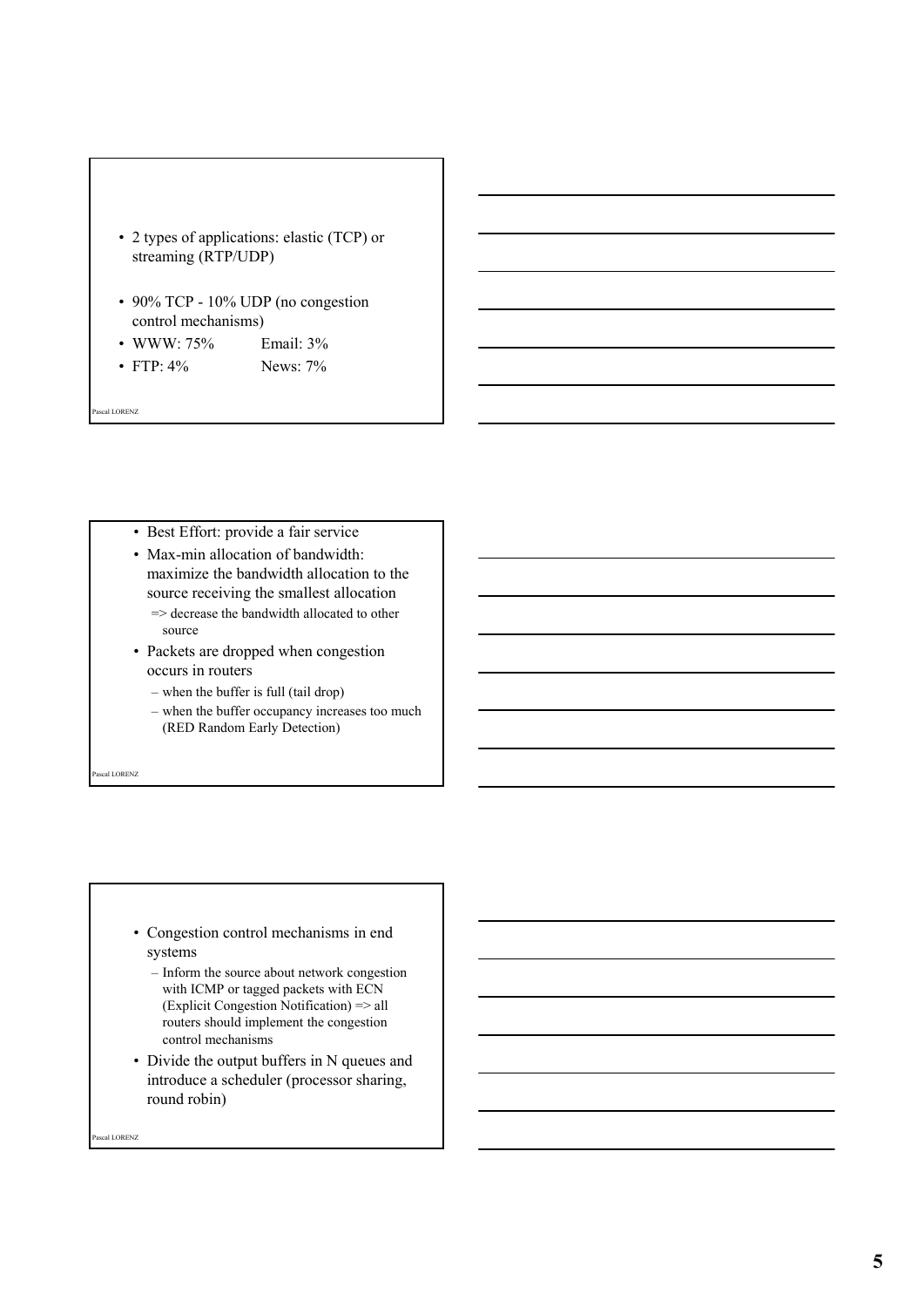- Classification of the IP flows at different layers: edge router perform classification/marking and backbone router relies on marking
- Weighted RED: n RED algorithms in parallel. Support n drop priorities to offer minimum bandwidth service
- Generalized Processor Sharing/Weighted Round Robin: introduce a weight to each queue

Pascal LORENZ

#### • New communications network must offer:

- QoS
- Mobility
- $\Rightarrow$  necessary to introduce
	- QoS mechanisms with signaling and routing solutions (telecommunication world) • Switching: distributed (MPLS) or centralized (PDP)
	- Overprovisioning/priority the network for new applications such as TV on demand, telephony IP
		- Routing
- Overprovisioning is not a global solution but is an asset for traffic engineering and QoS in Internet

cal LORENZ

- Core of the network: architectures with signaling (SS7, X25/ATM, GSM, UMTS, NGN): QoS but expensive => UMTS 15000 \$
- with no signaling (Arpanet, Internet 1<sup>st</sup> and  $2<sup>nd</sup>$  generation, WiFi): no QoS, but cheap => W<sub>i-Fi</sub> 100 \$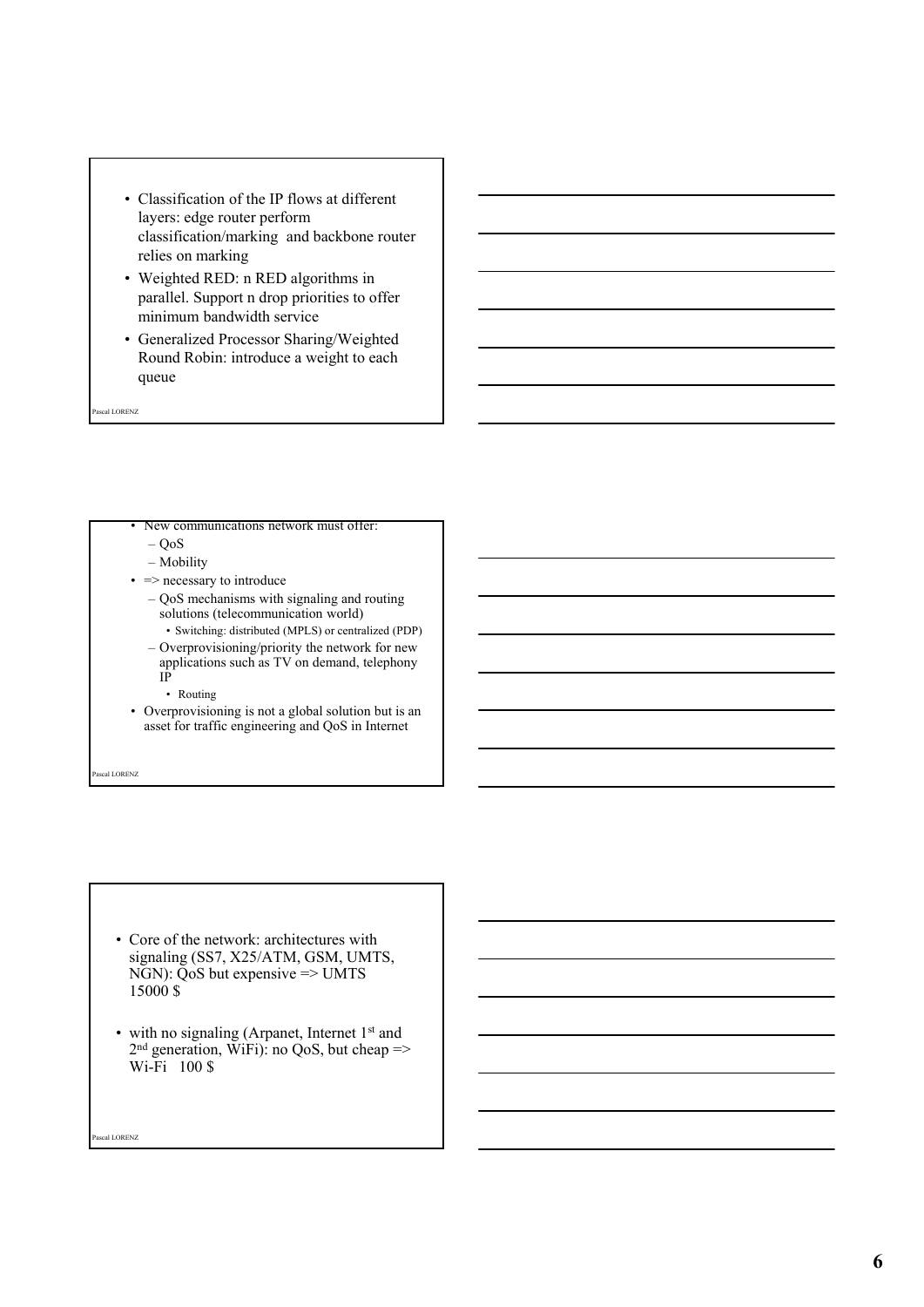- Routing: giga/tera routers or priority mechanisms
- Switching (optical, temporal, space): centralized signaling (policy control) or decentralized signaling (MPLS).
- Pascal LORENZ
	- Reservation of resources
		- hard state: complex because signaling is necessary, modification is complex
		- soft state: destruction of the route is done automatically, refreshment to keep a route, easy to change the route
	- 1st generation Internet: Best Effort
	- 2nd generation Internet: QoS, mobility, security
		- all IP with terarouter
		- Use the networks providing QoS (ATM,
		- MPLS, …):VC, switching environment
	- 3rd generation: common architecture for wire and wireless communications

cal LORENZ

- Growth of the networks capacity: Wavelength Division Multiplexing (WDM)
	- 1000 Wavelength / 100 Tbit
	- ATM not possible with these rate
	- IP packet => IP frame (code violation)
	- IP over ATM over IP
	- $-$  all IP in the future Copper  $\Rightarrow$  optical
- 3rd generation
	- Intelligent platform with several IP WDM network

eal LORENZ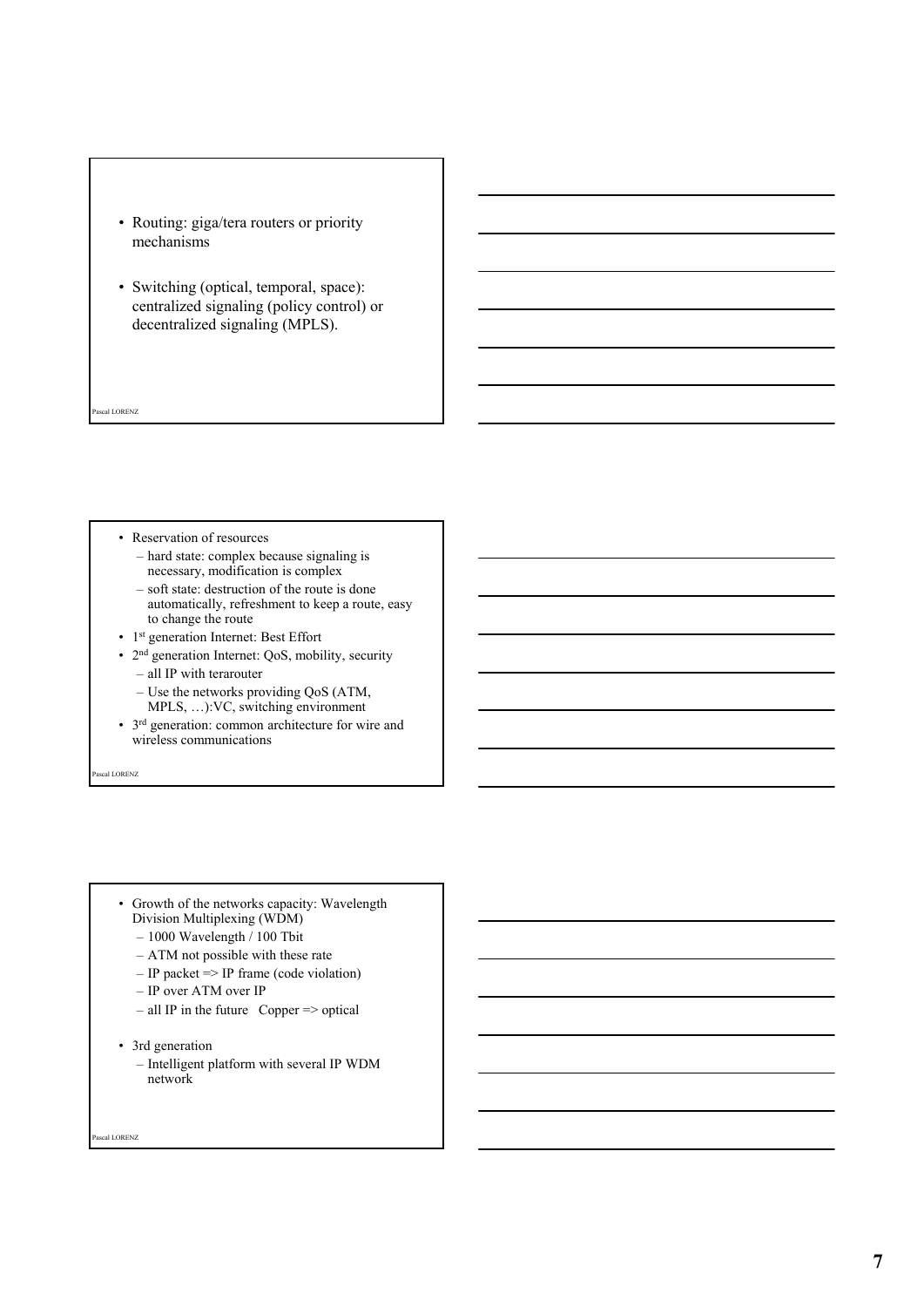#### – optical switching

- $-256$  mirrors
- Diameter: 0,5 mm
- Micro Electro Mechanical Systems (MEMS)



Pascal LORENZ

- Fiber To The Curb (FTTC)
- Fiber To The Building ( FTTB)
- Fiber To The Home (FTTH)
- Fiber To The Terminal (FTTT)

scal LORENZ

# Mechanisms for QoS:

- ATM or IP. Each solution has his own advantage and offer different QoS guaranties
- IP networks are technically and economically reliable
- 2nd generation of Internet introduce signaling and QoS (IntServ, DiffServ, MPLS, IPv6, …)
- Need of metrics for QoS – Necessary for SLA (Service Level Agreements) between a provider and a client)
- IPPM (IP Performance Metric)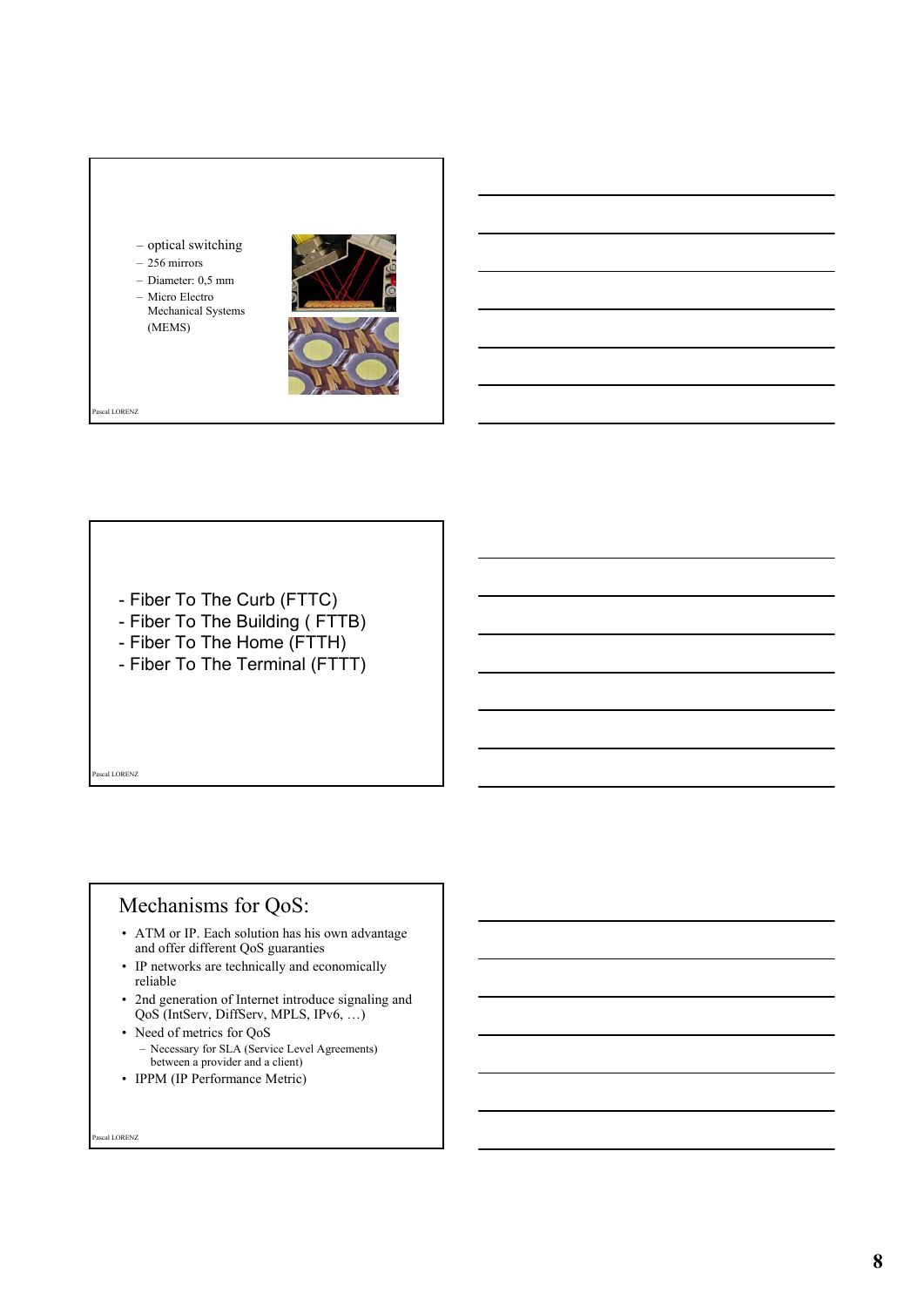# ATM networks

- Connection oriented protocol
- offer real QoS guaranty
- QoS is negotiated during the establishment of the connection and depend of the available resources

Pascal LORENZ

#### • 6 CoS:

- CBR(Constant Bit Rate): guarantee a constant rate: videoconferencing, telephony
- RT-VBR (Real-Time Variable Bit Rate): transmission with a variable rate for application requiring real-time constraints: MPEG transmission
- NRT-VBR (Non-Real-Time Variable Bit Rate): transmission with a variable rate for application requiring no real-time constraints: multimedia transfer
- ABR (Available Bit Rate): transmission of traffic using remaining bandwidth or bursty traffic. ABR guaranty always a minimum rate.



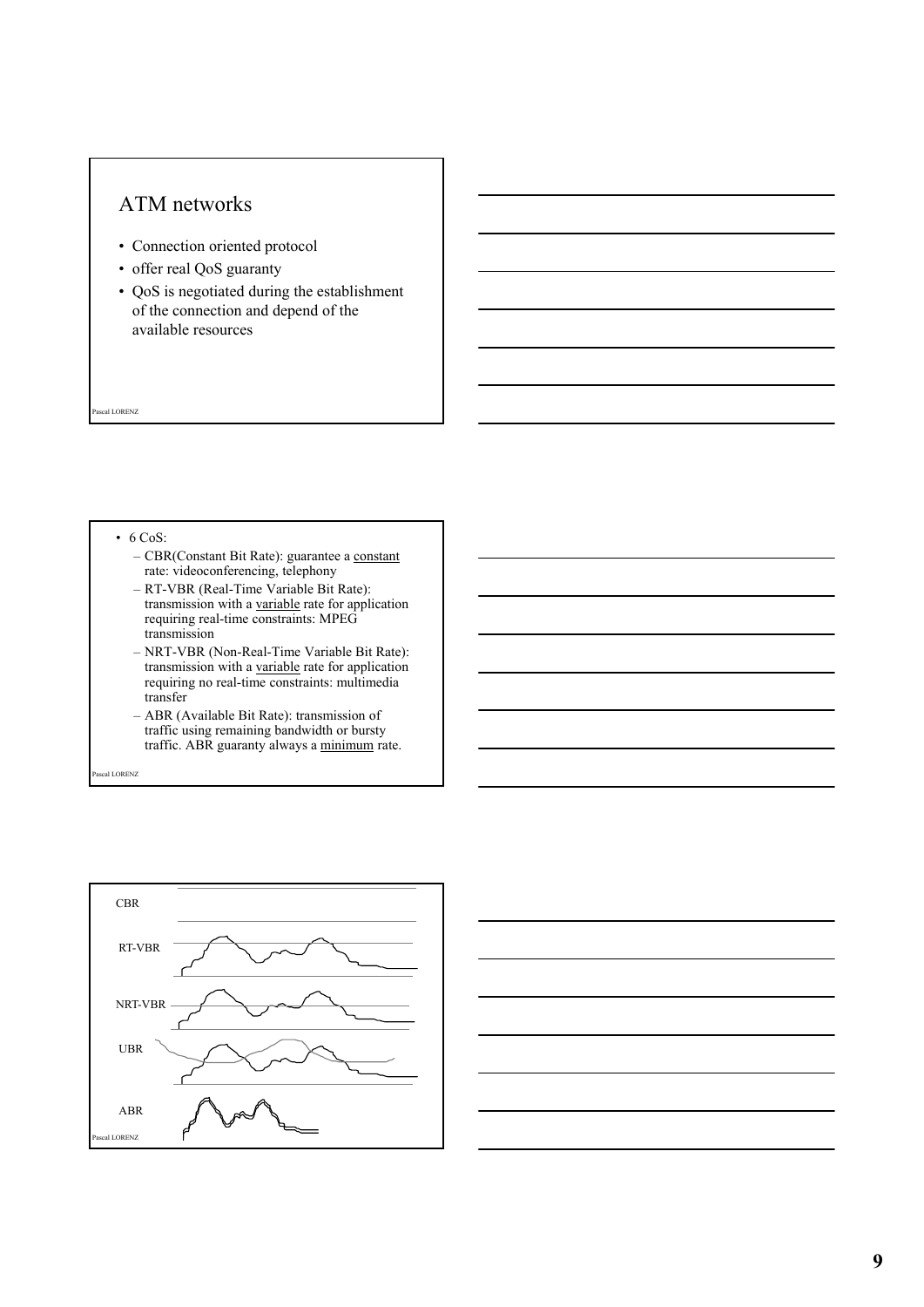# MPOA

Pascal LORENZ

- avoid the router bottleneck problem
- introduce a route server used for the ATM address resolution
- can be considered as a virtual router which divide data transmission from computation functions
- I-PNNI is used instead of RIP and OSPF
- MPOA can be used in wide area network
- Router: + Intelligence slow
- Switch:  $+$  speed no intelligence





# Mechanisms allowing QoS

- 1996: proprietary solutions such as Tag Switching (Ipsilon), IP Switching and Net Flow Switching (Cisco), ARIS (IBM), IP Navigator (Cascade), ...
- Signaling (control, management) -> routers
- Data -> switchs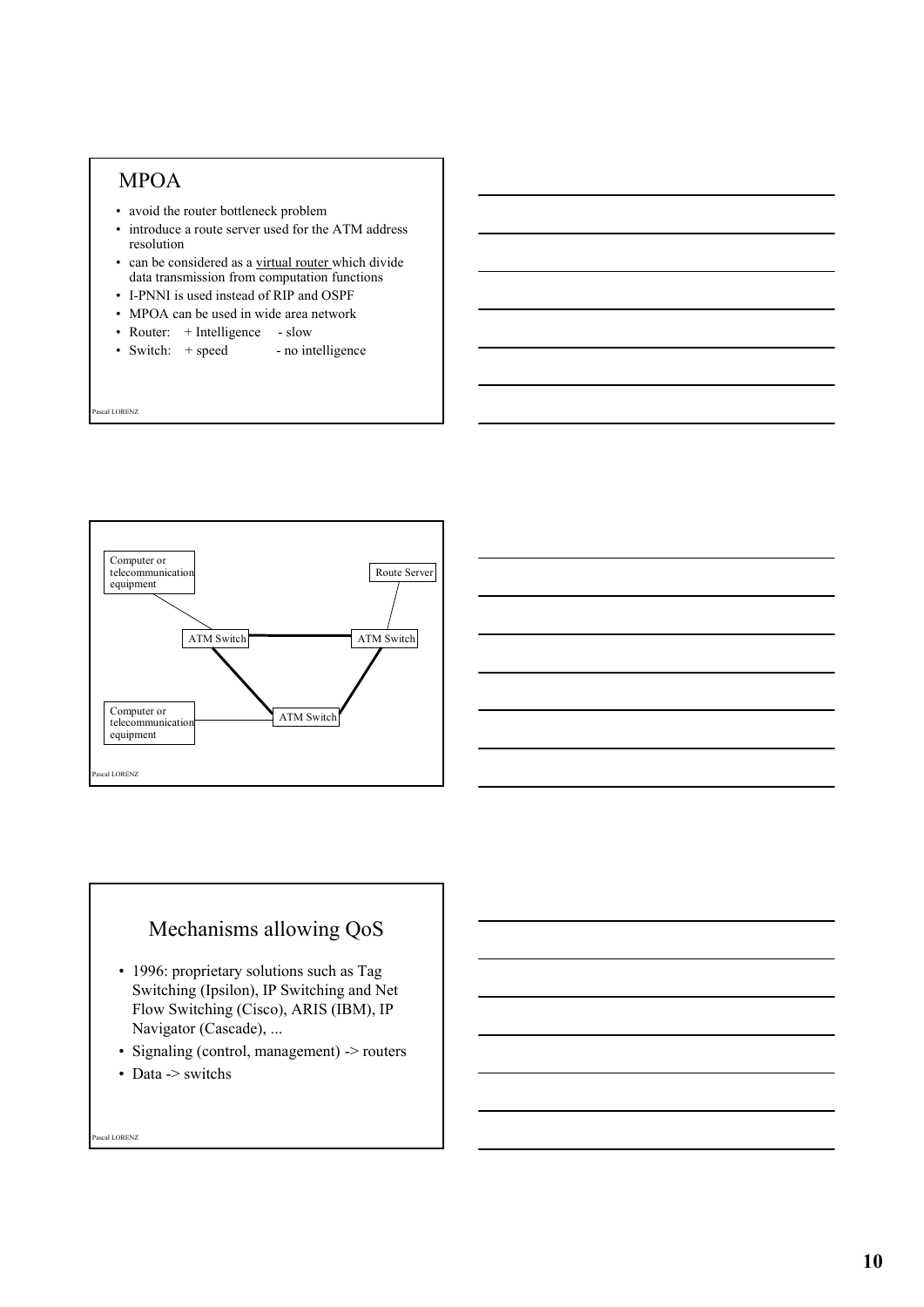







#### • The control plane of ATM has been transferred to the IP layers

- IP: routing, signaling and the management of switching tables (20% traffic)
- ATM or Ethernet: only the fast forwarding at level 2 (80% traffic)

<sub>scal</sub> LORENZ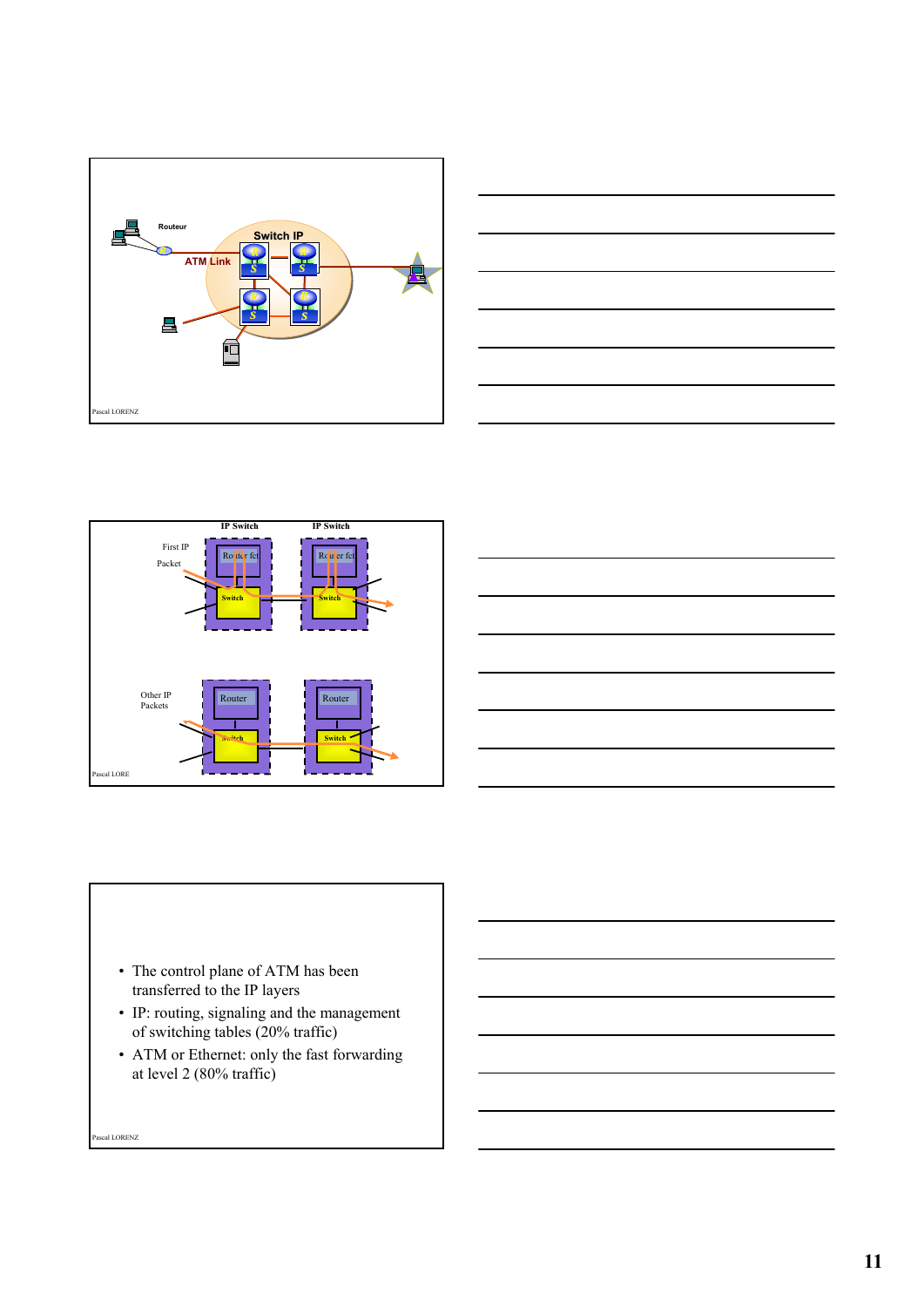| <b>Transport Layer</b>                      | IntServ, RSVP, DiffServ |
|---------------------------------------------|-------------------------|
|                                             |                         |
| Network Layer (IP)                          | MPLS                    |
|                                             |                         |
|                                             |                         |
| Data Link Layer<br>(Ethernet, FR, ATM, PPP) |                         |
| Physical Layer                              |                         |
| (Sonet/SDH, optical fiber,                  |                         |
| 802.17: Resilient Packet Ring)              |                         |
|                                             |                         |
| Pascal LORENZ                               |                         |
|                                             |                         |





# MPLS (Multi Protocol Label Switching)

- Packet forwarding is based on labels
- Labels (4 octets) are assigned when the packets enter into the network
- The assignment of a packet to a FEC (Forwarding Equivalence Class) is done just once when the packet enters in the network at the ingress node, all packets with the same destination use a common route
- At the egress node, the label is removed
- Pascal LORENZ header and the IP header • The label is inserted between the layer 2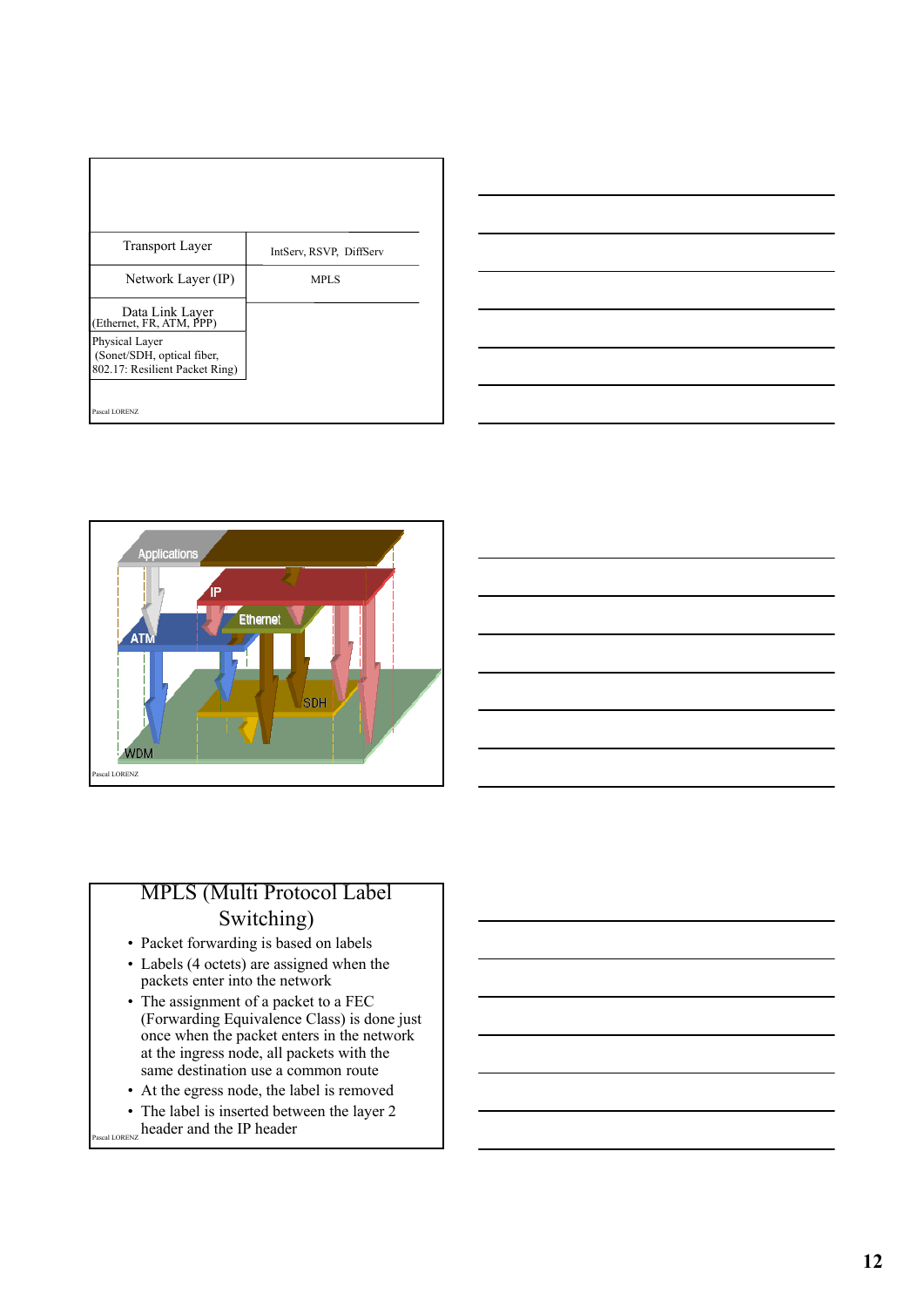- Existing protocols (BGP, RSVP, …) are extended to enable to piggyback the MPLS labels
- Label switching enables better IP/ATM integration
	- Can encode one or two labels into the VPI/VCI field when 2 ATM-LSR are connected
	- IP protocols are switched instead of routed
	- IP can keep RIP, OSPF or BGP protocols

Pascal LORENZ

- MPLS nodes (LSR or Label Switching) Router) forward packet/cell based on the label value.
- LSR: only switching and no more routing
- Label switching is a packet forwarding
- MPLS combines L3 routing (IP) and L2 forwarding (ATM with VPI/VCI or Ethernet with a shim label between the MAC and the VLAN addresses (switched Ethernet))
- Pascal LORENZ OVET MPLS • LSR can implemented DiffServ: DiffServ

- A LSP (Label Switched Paths) is a sequence of routers
- LDP (signaling protocol): manages the information exchange between the LSR to establish the LSP and associates a FEC to each LSP
- A LSR sent periodically a LDP Hello Message
- Can introduce path protection/restoration: alternate route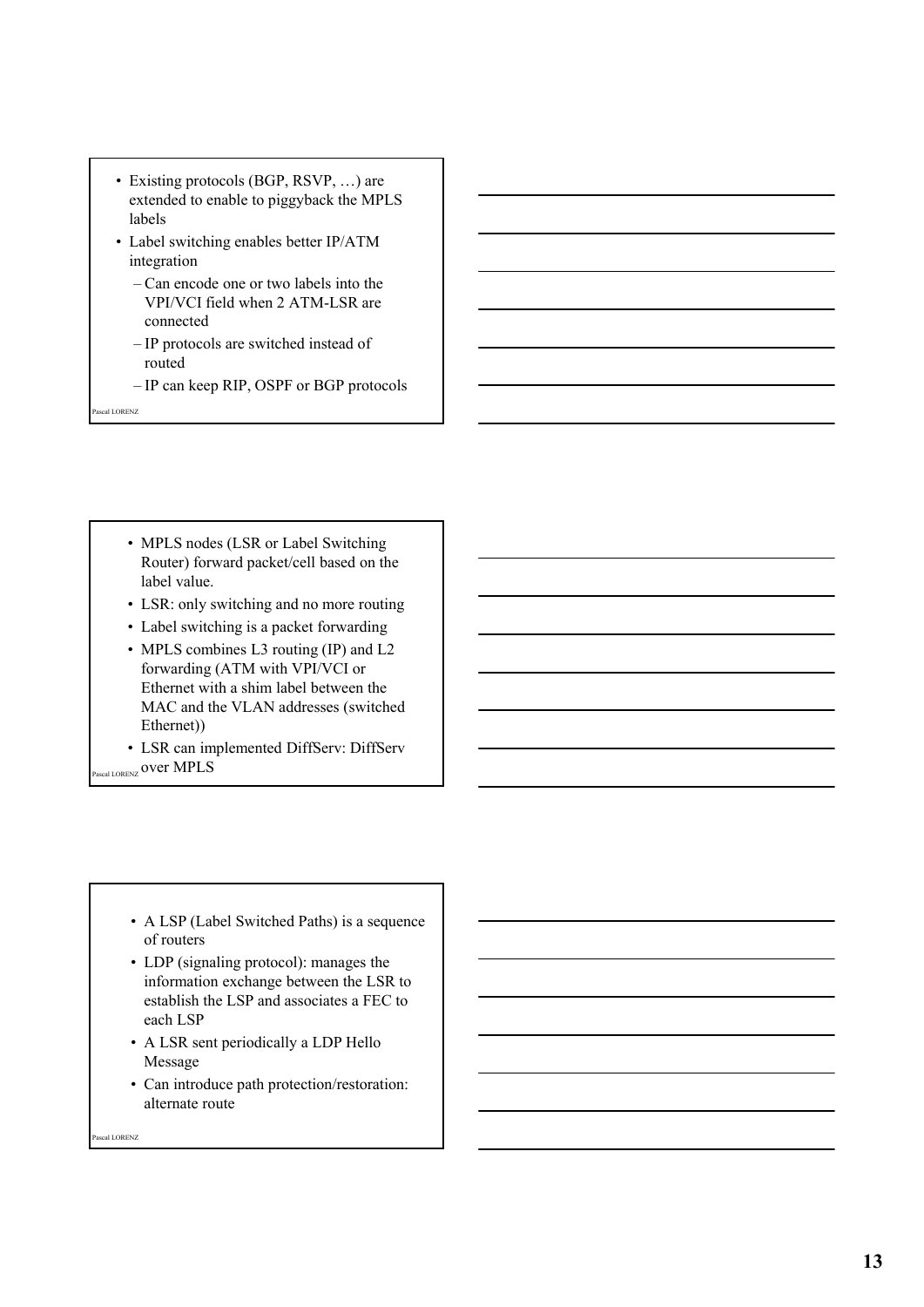- Can use RSVP as Label Distribution Protocol
- CR-LDP (Constraint-based Routing LDP): the LSR establish LSPs satisfying to a set of constraints
- MPLS supports IP QoS models
- Can be used to build VPN
- Support all types of traffic
- Pascal LORENZ • Can define a trunk for each pair of ingress/egress router OR for each CoS

MPLS is able to any IP-compatible link layer technology

- GMPLS: integrate ATM, Ethernet, FR, TDM, optical networks. Label can be a slot, a lambda, a fiber
- Can do traffic engineering (enable to control the network resources and not only the input load to enable the performance optimization): network, structural, behavioral and simulation models are necessary => CR-LDP
- Traffic engineering must be implemented as an automatic control system

cal LORENZ

#### • MPLS:

- traffic engineering
- QoS
- VPN, overlay
- MPLS same security than Frame Relay
- Core : 40 Gb/s Edges: do classification
- MPLS is an extension of the control level
- [layer 2 header MPLS header IP header]
- RSVP over MPLS (reservation for a SET of same flows)

eal LORENZ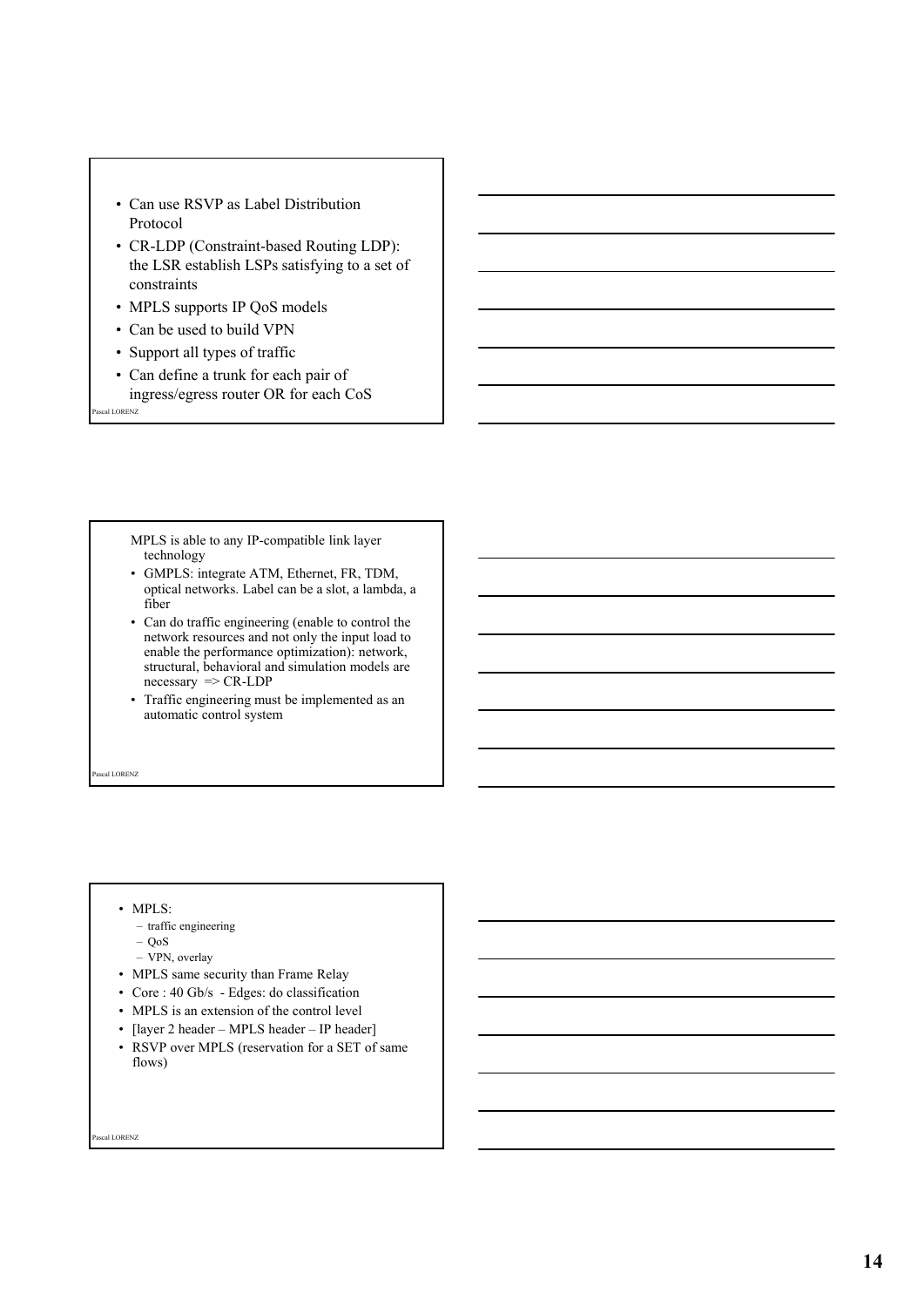# Real time Transport Protocol and Real Time Control Protocol

- RTP: functions for real time applications
- RTCP: used for supervision and control information
- $\cdot$  => QoS for voice and movies without jitter

### **Reservation of Resource**

- First Internet generation: RSVP (supervision packet via a routing algorithm)
- IP generation of UMTS: COPS (supervision packet via a central command site)
- $\Rightarrow$  Network management level for: traffic, mobility, QoS, security, resource, portability and compability management

cal LORENZ

…

Pascal LORENZ

## Ressource ReSerVation Protocol

- Signaling protocol to establish unidirectional flows in IP networks
- RSVP is used by routers to deliver QoS
- RSVP request : reserve resources in each node along a path
- RSVP sends periodic refresh message to maintain the state along the reserved paths(s)
- The bandwidth is reserved for a given flow
- Require resources reservation and releasing at regular intervals

el LORENZ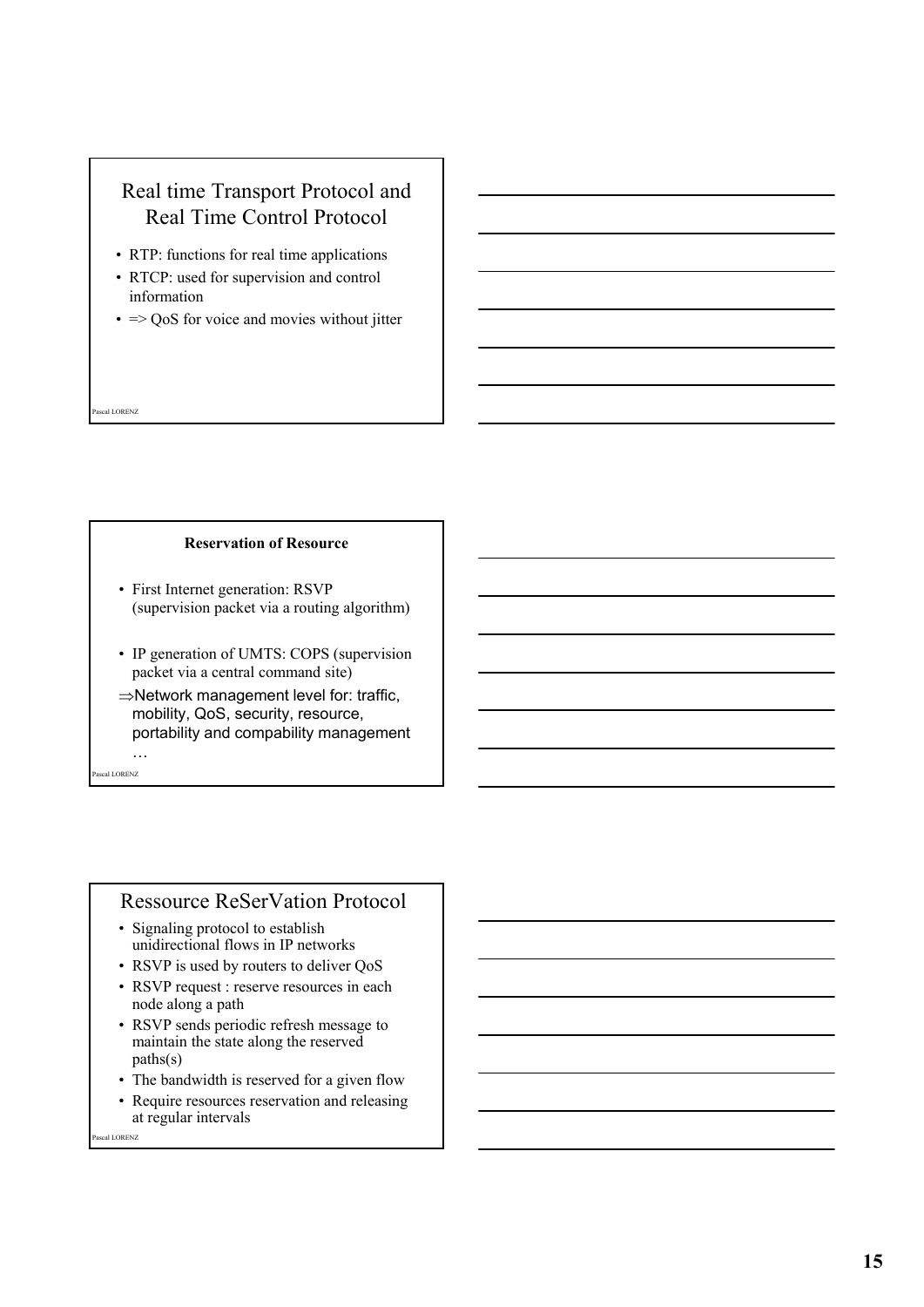- Establishment/maintain of unidirectional flows in IP networks through the messages PATH and RESV
- RSVP messages are encapsulated inside IP packets
- Refresh regularly the flow (soft state solution). Default refresh period = 30 seconds
- Supports MPLS and layer 4 flows
- Support multicast and unicast traffics

Pascal LORENZ

- Signaling transport can be done by COPS (Common Open Policy Service):
	- exchange between a policy server (Policy Decision Point) and a edge router (Policy Enforcement Point): RAP (Resource Allocation Protocol) IETF Standard
	- SNMP ->COPS
	- MIB->PIB (Policy Information Base): set of classes
	- variable->object
	- UDP->TCP
- In the PEP, we can found LPDP (Local PDP)
- cal LORENZ • Consult the PDP of the operators: to know the best network, best price of the communication

- 2 policy management:
	- outsourcing policy model : PDP decides if a request can be accepted or not (ex RSVP request)
	- provisioning policy model: PDP decides what politic should be installed in routers
- PDP include bandwidth, security and mobility brokers, authentication servers, billing …
- COPS can use IPsec for authentication, VPN and secure communications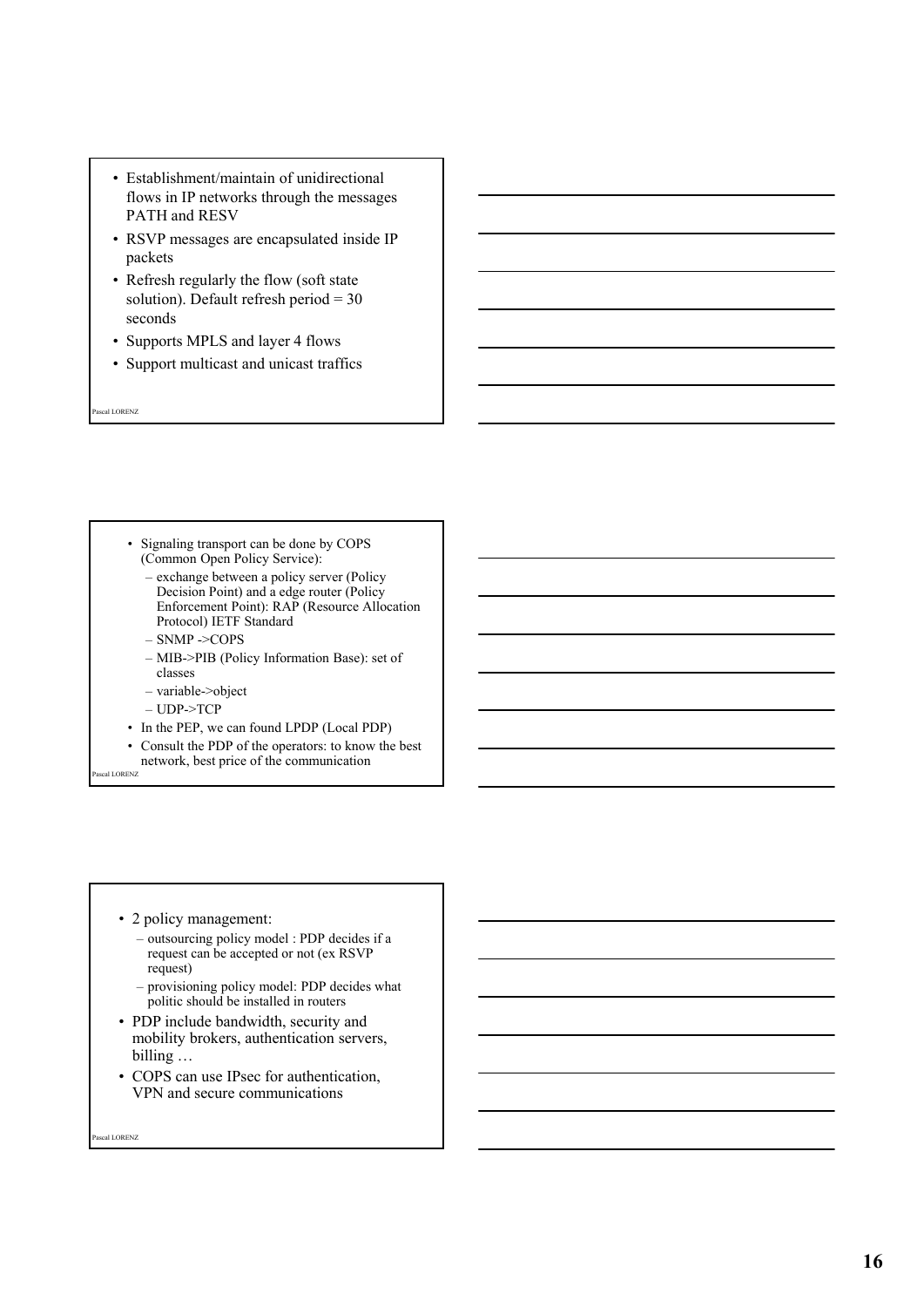#### • PDP is connected to

- LDAP server (accept or not a new user)
- PIB (base with all politics)
- Bandwidth broker (manage the available resources)
- Mobility broker
- Security broker
- For example: can give a priority to Web access, high priority for Email and video  $\Rightarrow$ Email is premium, Web is BE

Pascal LORENZ

#### IntServ

- Based on traffic control mechanisms
- Signaling protocol: RSVP
- Reservation at the router level
- Poor scalability: the amount of state increase proportionally with the number of flows
- Problems:
	- all routers must have RSVP
	- there is no policy for the reservation control
- stations must support signaling
- Pascal LORENZ => small networks

## Classes of Service for IntServ

- Guaranteed Service (Premium service): application required fixed delay bound (CBR, RT-VBR)
- Controlled-Load Service (Olympic service): applications requiring reliable and enhanced best-effort service (NRT-VBR, GFR, ABR)
- Null service: no respect of time constraints (UBR), but a better best-effort service

el LORENZ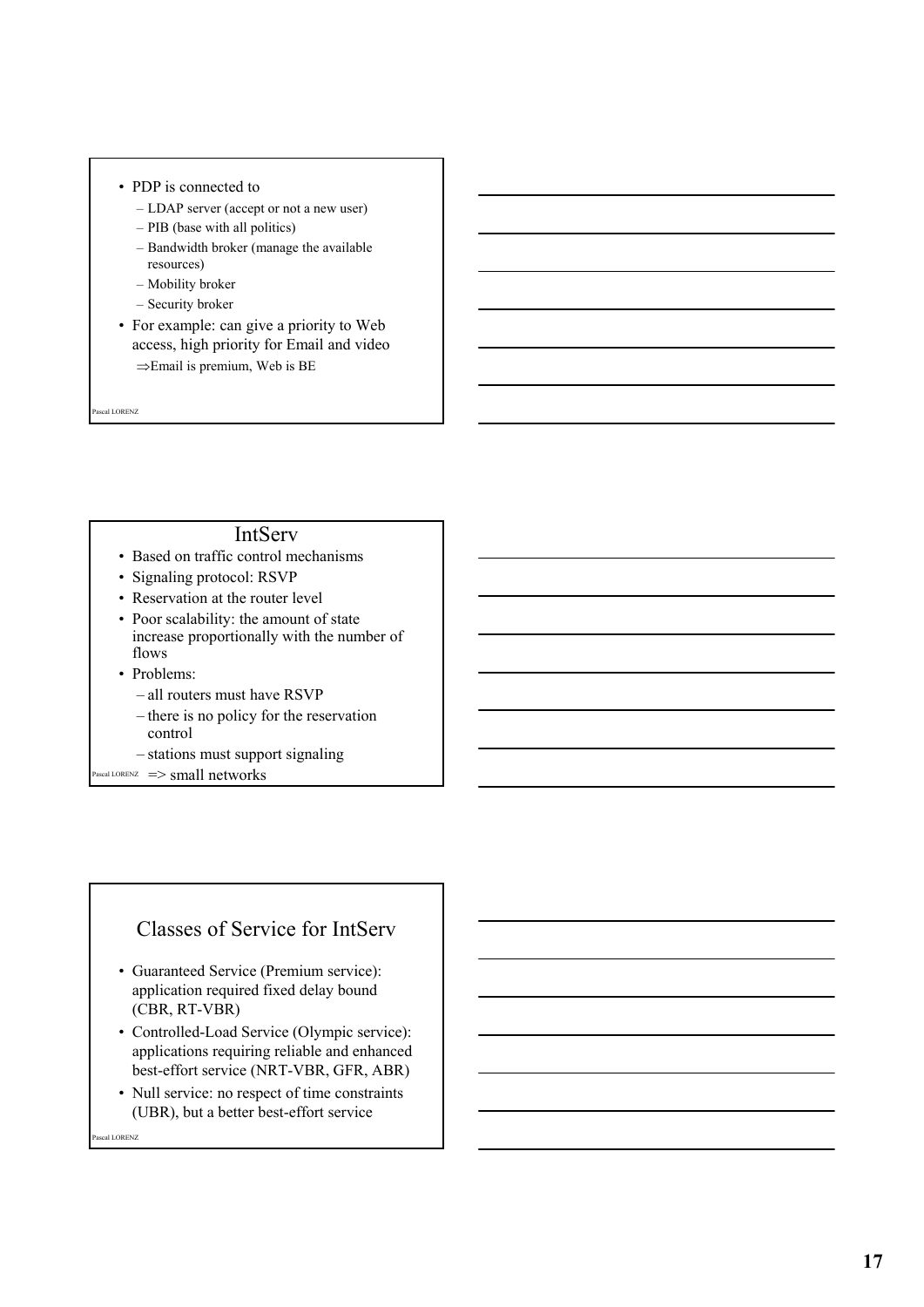## DiffServ

- DiffServ is a relative-priority scheme
- Signaling protocol: SLA
- Specify contracts for few traffic classes
- IP Packets are classified and marked at the network ingress routers to create several packet classes
- Type of service is marked inside each IP packet
- DiffServ scalability comes from the aggregation of the traffic
- Utilize aggregate classification state in the core of the network
- Share the bandwidth => hierarchy of the different
- Pascal LORENZ flows
	- Work with existing applications
	- Similar as MPLS, but more adapted for MAN
	- Complex mechanisms are implemented only on boundary nodes
	- Complexity depends on the number of different services
	- SLA between the client and the provider which specifies for each service the amount of traffic that can be sent

cal LORENZ

## Classes of Service for DiffServ

- Expedited Forwarding (Premium service): fixed bit rate between source and destination -> CBR, RT-VBR
- Assured Forwarding (Olympic service): bursty service, no QoS guaranteed but low loss probability -> ABR, GFR, nrt-VBR
- Bulk Handling: service such as file transfer or mail when no other packets needs to be transmitted-> UBR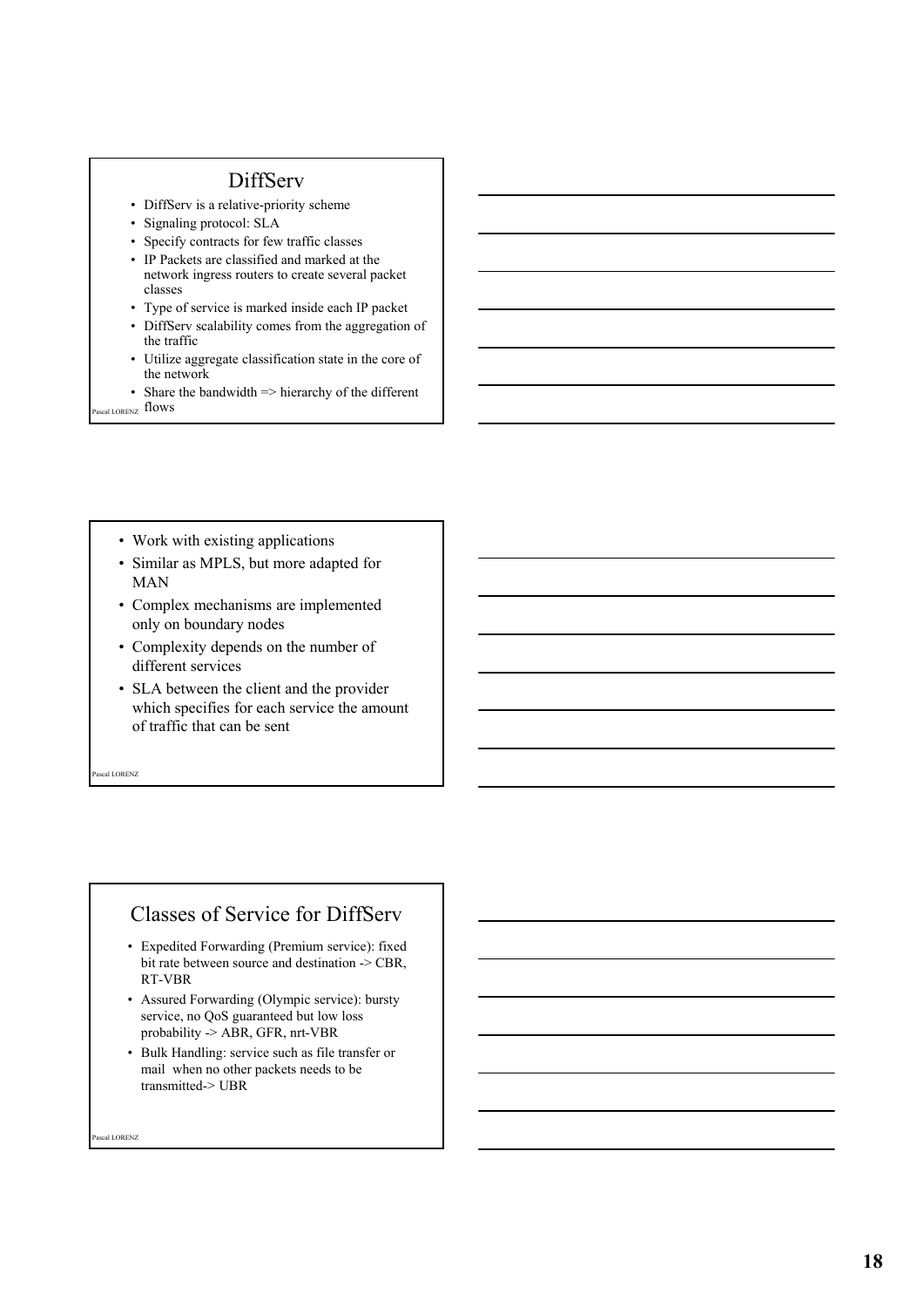- DiffServ is more easy (less complex) to be implemented than IntServ, but give less accurately (less QoS flow differentiation) to the flows
- DiffServ: located in the core of the network between the routers
- IntServ: periphery of the networks. Work on micro-flows. Complex, "hard" approach for QoS.
- LAN: IntServ
- MAN: DiffServ (or IntServ)
- WAN: MPLS
- Pascal LORENZ

- DiffServ is an evolution of IP service: load control at aggregate level by the network and not at flow level by TCP
- MPLS is another evolution of IP service: generic connection orientation, increase of routing functionalities

cal LORENZ

# **QoS in Wireless Networks**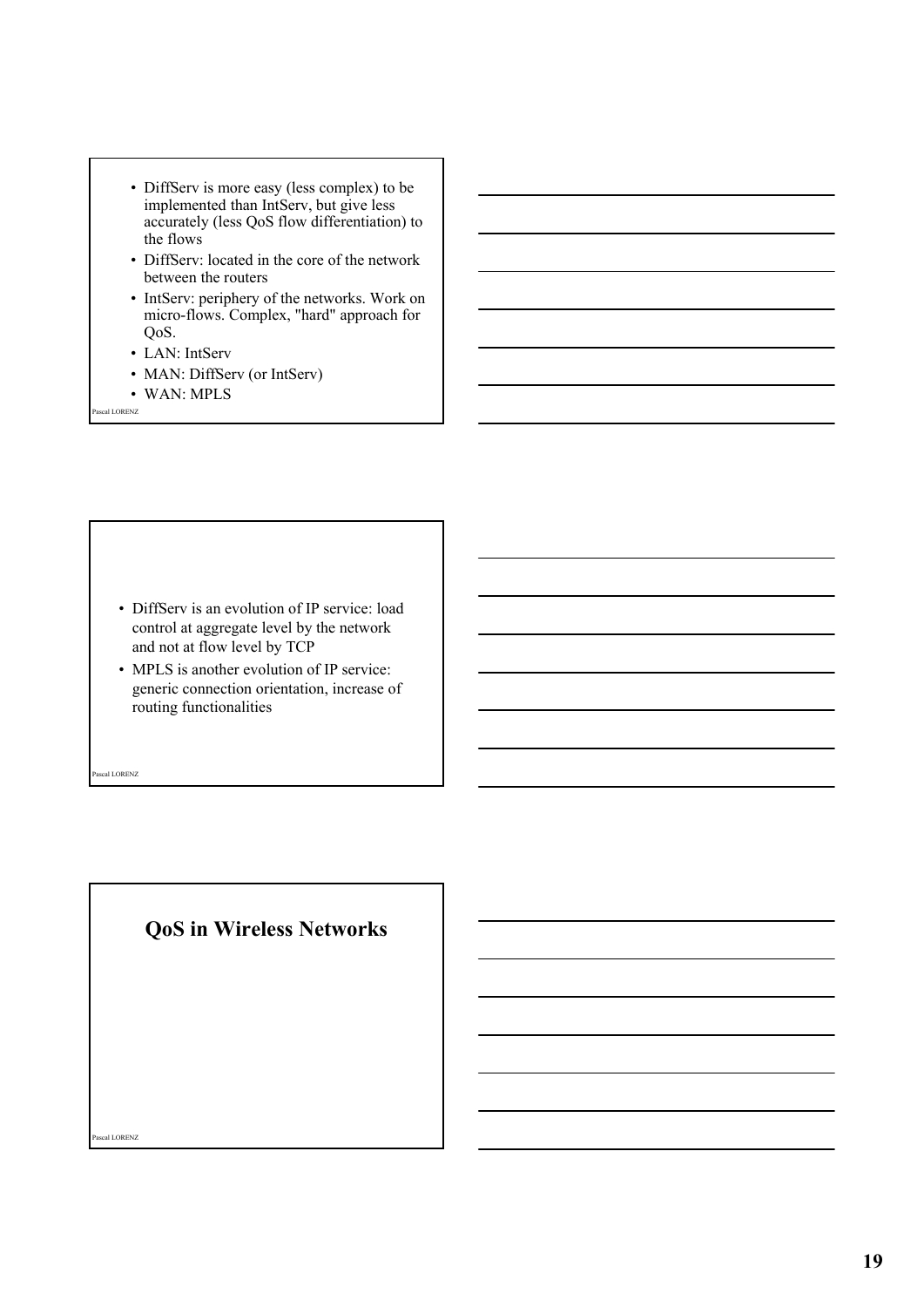# **Embedded Internet**

- Telephony: wired, wireless, cellular
- Internet: fixed, wireless, mobile
- Seamless access
- Location independent access
- ISP independent access
- $\bullet$  => a common, flexible IP-based core network
- => different access technologies : horizontal (intra-system) and vertical (inter-system)

Pascal LORENZ

- Global Internet: GEO, MEO, LEO
- 5G/4G: LTE-B/LTE-A
- 3G: UMTS, CDMA2000, …
- 2G: GSM, GPRS, EDGE, PDC, …
- Hot Spots: WiFi
- PAN: Bluetooth, Ad Hoc, …
- Wired networks: ADSL, PSTN, …
- => Multimedia mobile applications will create an united common platform that incorporate different services.
- $\Rightarrow$  QoS (time, bandwidth, reliability, ...) and security problems within heterogeneous networks

cal LORENZ

# QoS

- Terminals (batterie (hydrogen, supercondensator, …) , screen size, processor, ….)
- Blind spots
- Handover
- Each wireless networks offer different QoS

<sub>cal</sub> LORENZ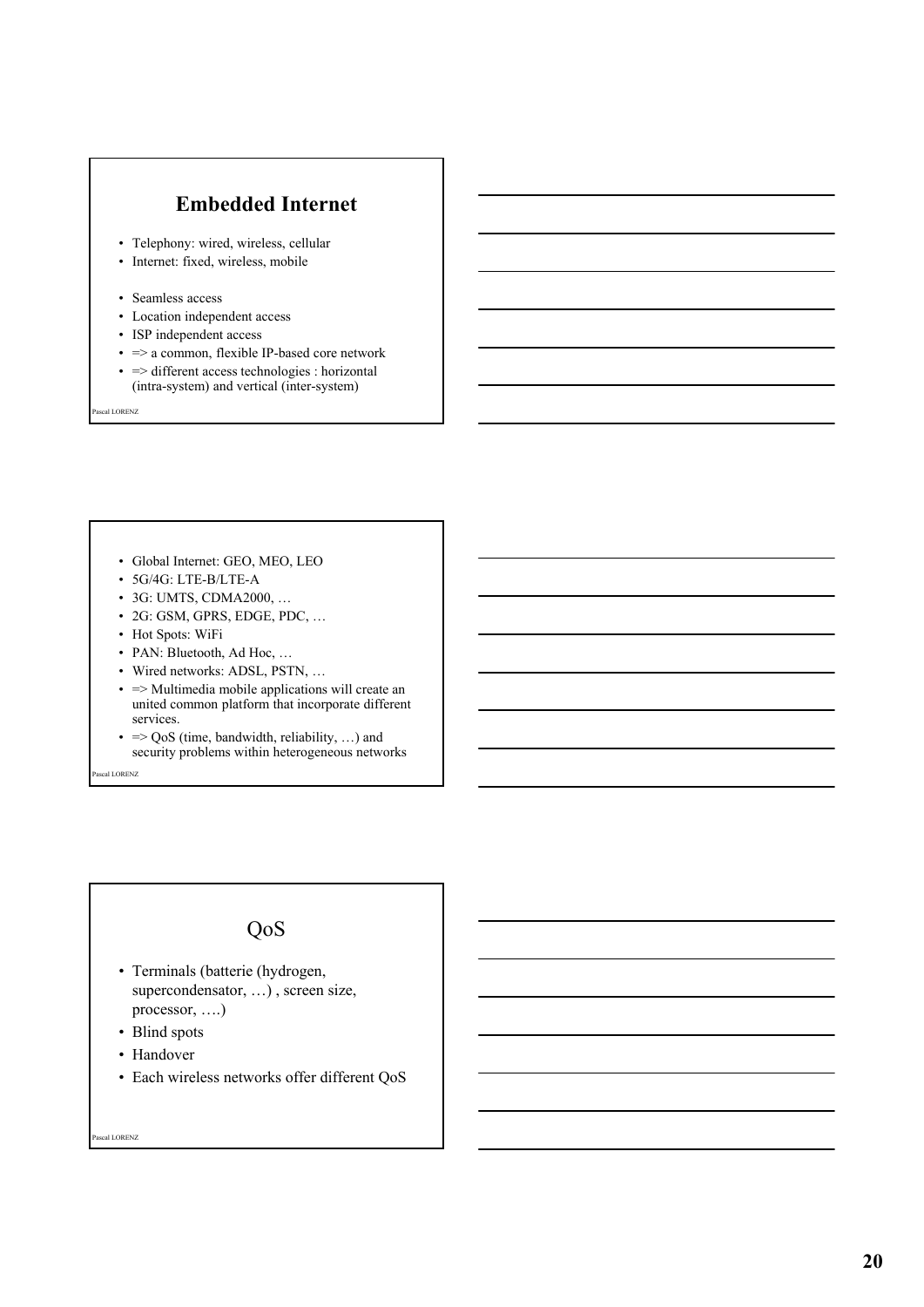







- **Cellular networks**
- **Mobile and Wireless networks**
- **Data transmission networks**
- **Satellites networks**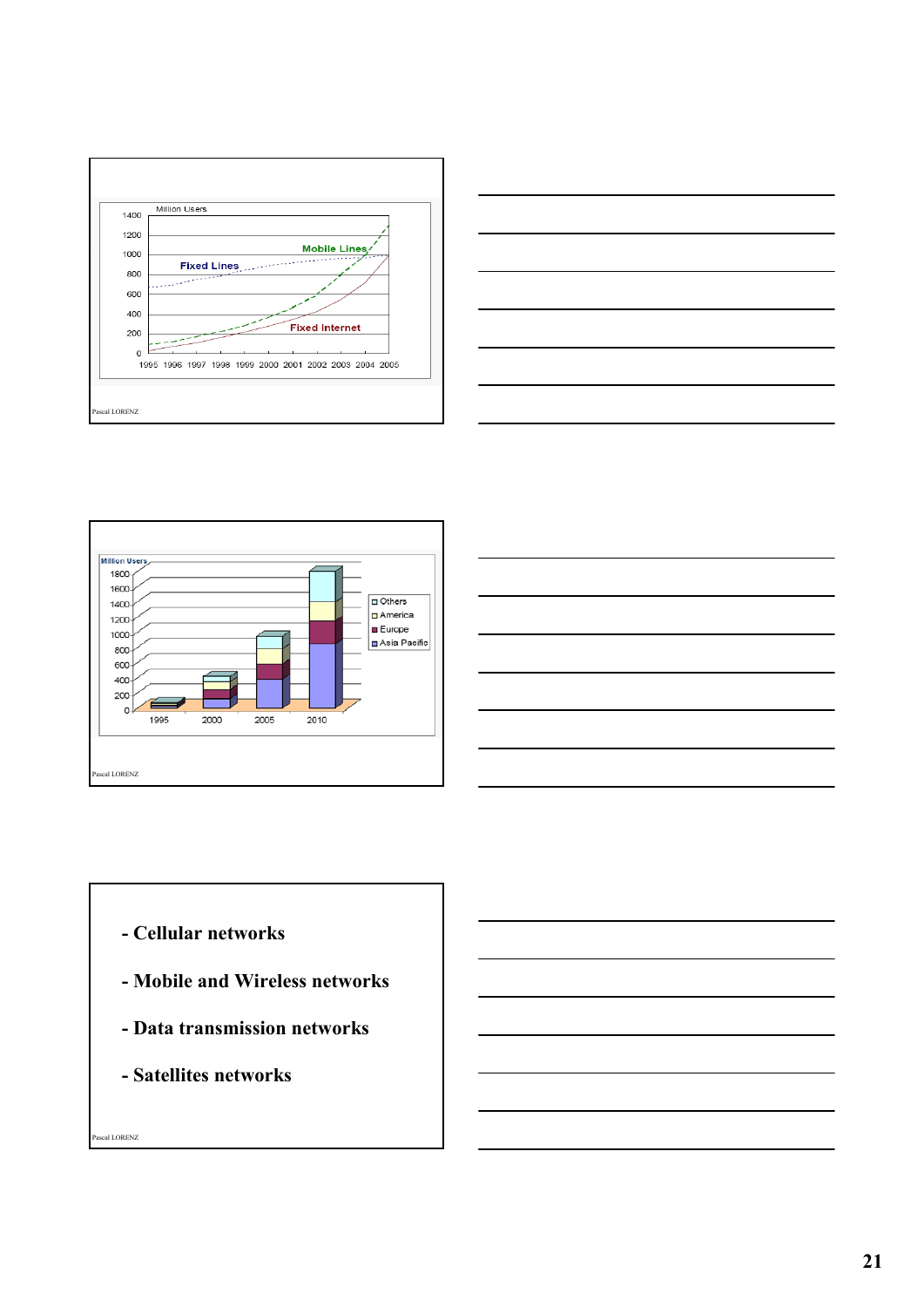# **Multiple Access Techniques**

**1G: FDMA (analogical) 2G: TDMA (numerical) 3G: CDMA 4G: OFDM (Orthogonal Frequency Division Multiplexing) 5G: SCMA (**Sparse Code Multiple Access**): Minimizes collision - F-OFDM (**filtered-OFDM) - **MU-MIMO (**Multi-User MIMO) - **LTE-U (**Unlicensed LTE)

Pascal LORENZ

**Satellite Transponders**

- **LEO (Low Earth Orbit) use the Ka band** 

**- MEO (Medium Earth Orbit),**

scal LORENZ **- GEO (Geostationary Earth Orbit).**

## **Satellites :**

- **Ku band (10 GHz to 18 GHz),**
- **C band (4 GHz to 6 GHz) for the**

**connections between terrestrial stations and satellites.**

**- Ka band (20 GHz to 30 GHz) not very used** 

**- V band (40 GHz to 50 GHz) futures applications**

<sub>cal</sub> LORENZ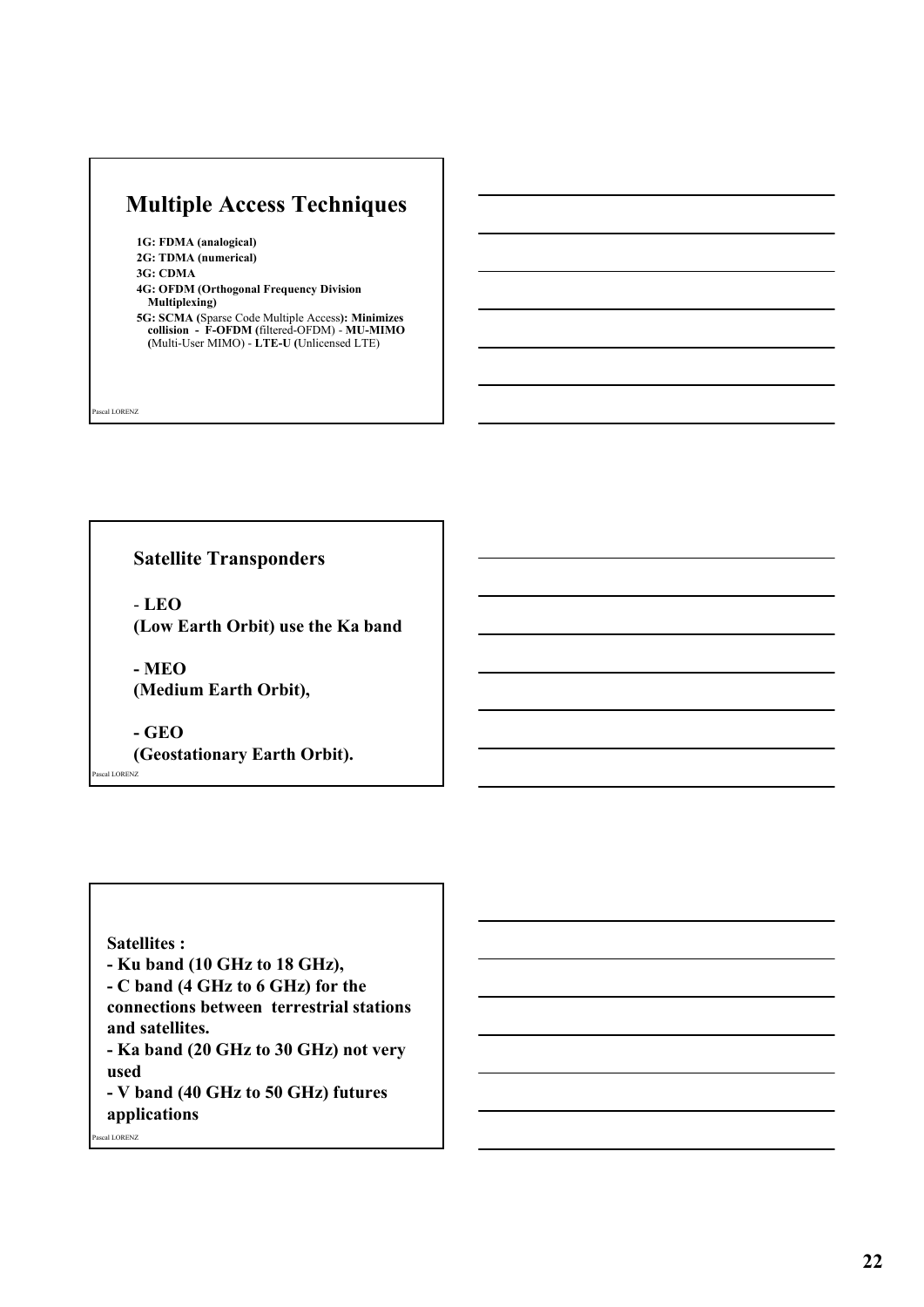**LEO (Low Earth Orbit), between 500 and 2000 km. Communication delay: 0.01 second and rate of 155 Mbit/s.** 

**To cover the world: 50 satellites, one satellite covers the skylink in 15 minutes.**

- **LEO at 800 MHz offer 300 kbit/s rate : send messages and for localization. - LEO at 2 GHz offer 10 kbit/s rate : telephony.**

**- LEO at 20 to 30 GHz offer 155 Mbit/s rate: multimedia applications.**



-**Iridium (Motorola) is composed by 66 satellites located at an altitude of 780 km and by 6 emergency satellites** 

**- Globalstar (Qualcomm) is composed by 48 satellites located at an altitude of 1414** 

**km and by 8 emergency satellites.** 

**- OneWeb altitude 1200 km => 2020**

eal LORENZ

Pascal LORENZ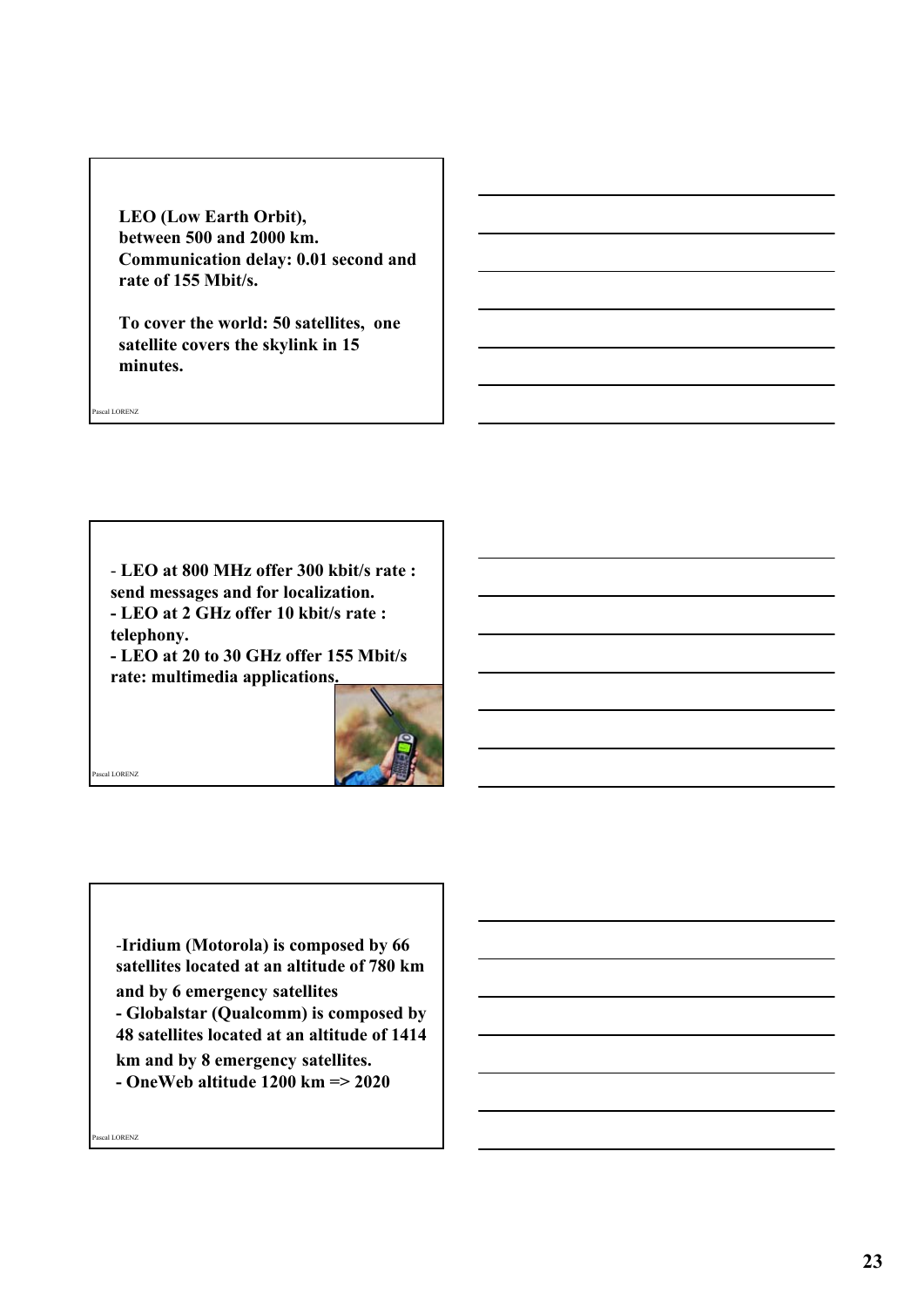- **Cancelled Project Teledesic (Microsoft and de Craig McCaw) . It will be composed by 288 satellites located at an altitude of 1375 km with a upload rate of 2 Mbit/s and an rate of 64 Mbit/s for download.** 

-**MEO are located at an altitude of between 5000 and 20000 km and the communications delay are 0.1 second. - A communication can remain one hour . 12 satellites are necessary to cover all the earth. (ICO systems) - GPS (Global Positioning System).**

cal LORENZ

Pascal LORENZ

## **- GEO:**

Pascal **Antenna has 1 meter diameter. 36600 km and the delay are 0.27 second (round). Duration: 15 to 20 years and 3 satellites can cover all the world. - Spoofing: send a quick acknowledgement, equipment continue the transmission. The errors management are done later. - VSAT (Very Small Aperture Terminal) rate of 50 Mbit/s.**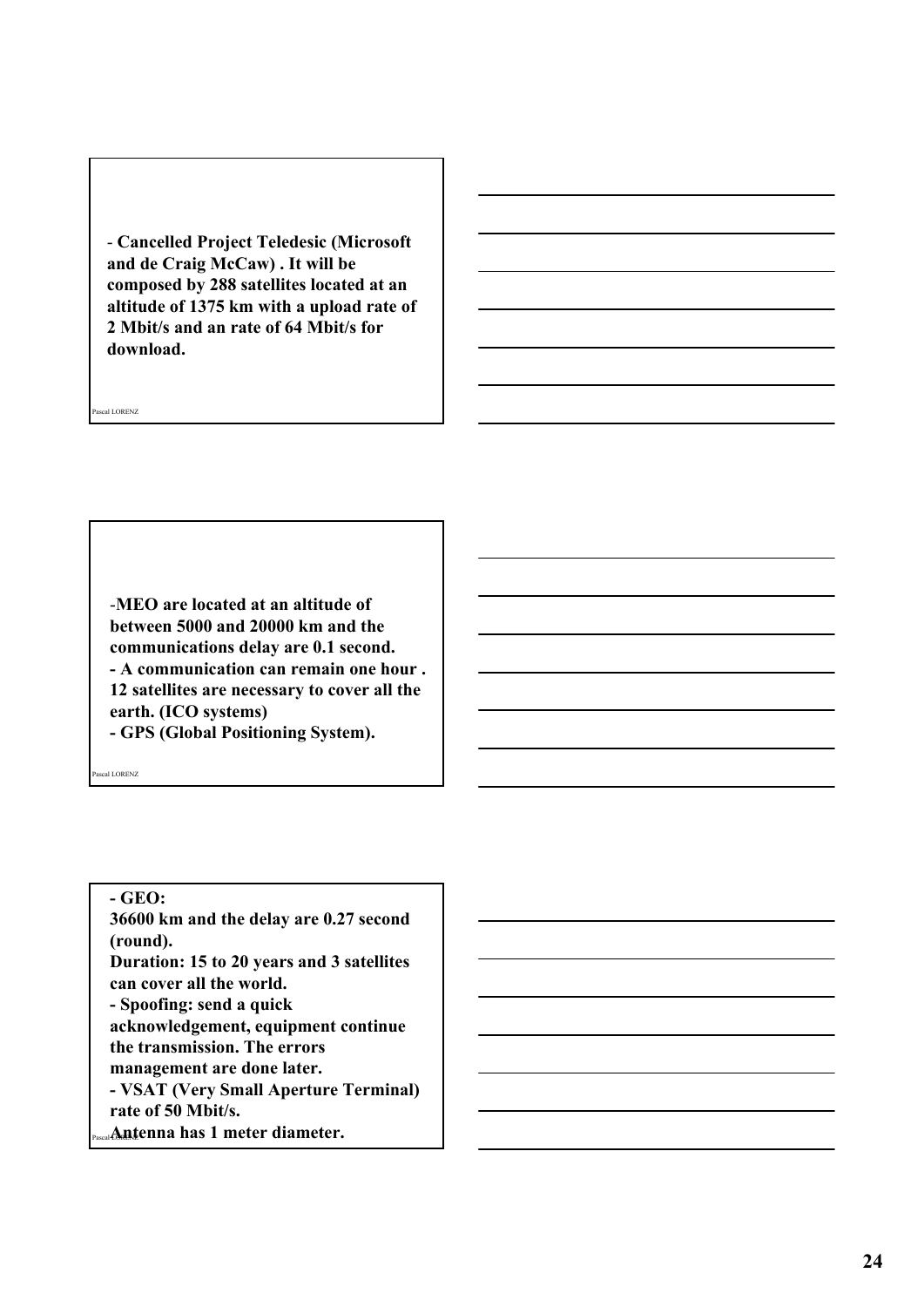**- Pico-satellite: 1 kilo, 340 km - HEO (Highly elliptical Earth Orbit) - HAPS (High Altitude Stratospheric Platform):**

**+Proteus airplane (Awacs) will offer a bandwidth of 164 kbit/s for a 100 km diameter**

**+ Airship at an altitude of 23 km (Sky Station project). Rate of 10 Mbit/s in the 48 GHz band (Google Loon project)**





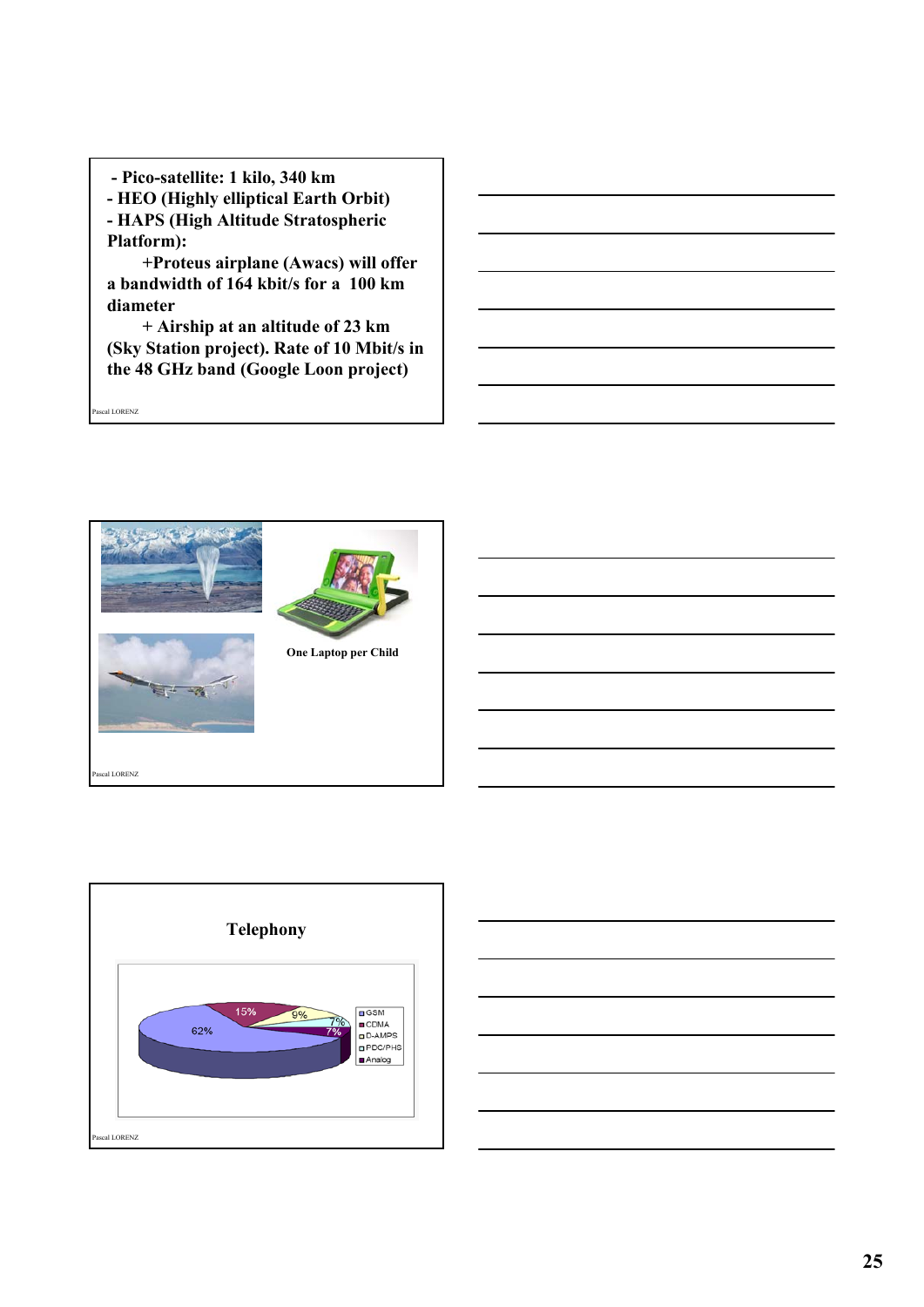**USA technologies : - D-AMPS (Advanced Mobile Phone System) 800 MHz or 1900 MHz and based on TDMA, - PCS 1900 (Personal Communication Services) 1900 MHz and based on TDMA, - IS-95 based on CDMA.**

**- IS-136 based on TDMA**

Pascal LORENZ

cal LORENZ

**Japan - PDC (Personal Digital Cellular) numerical technology**

**Europe - numerical technology GSM, DCS and PCS**

**GSM (Global System for Mobile Communication). Rate of 10 kbit/s.**

**- Two-bands (GSM and DSC), threebands (900, 1800 and 1900 MHz)**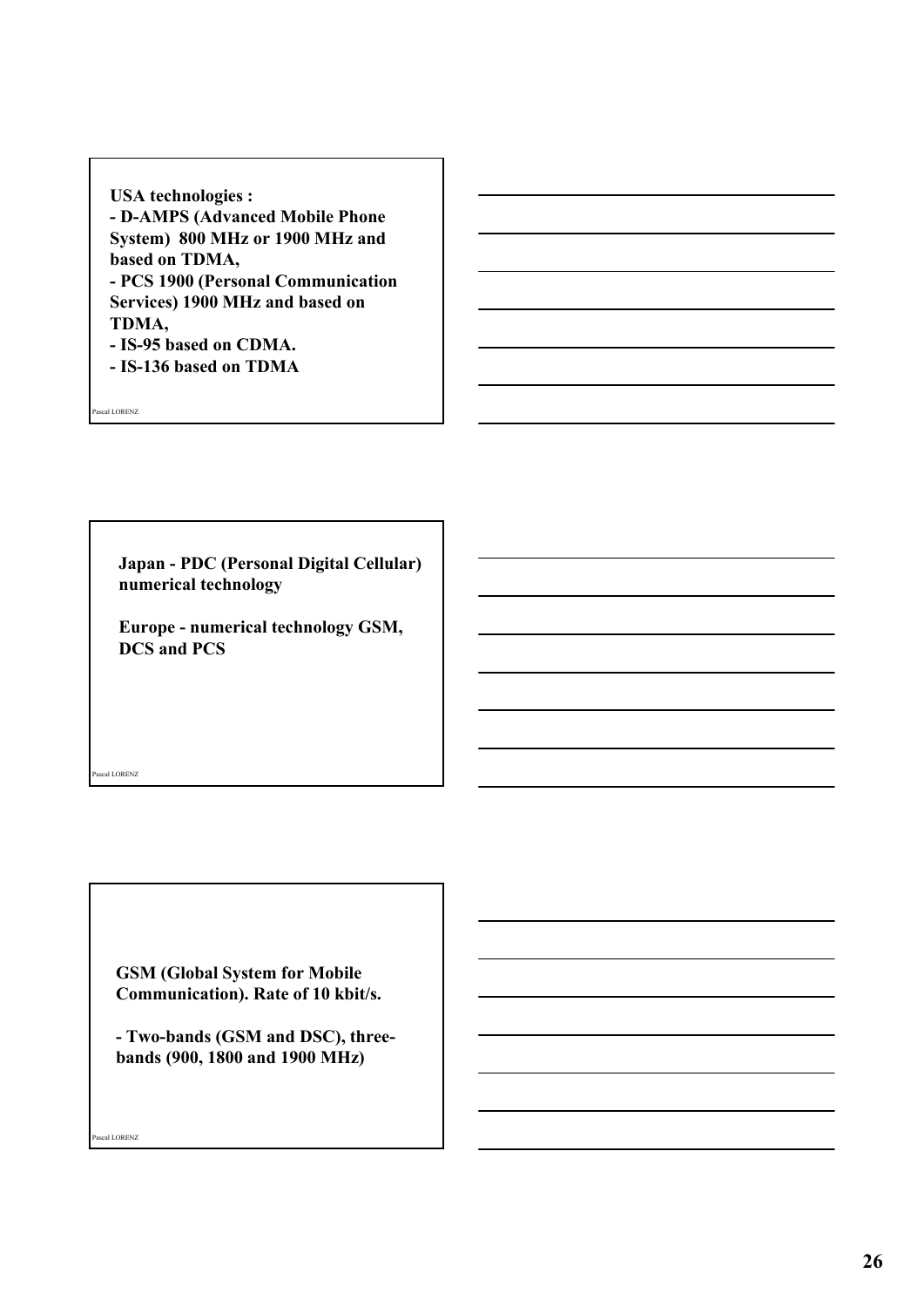**- Femto-cell or Pico-cells for communications with distances between 5 and 50 meter - micro-cells for communications with distances between 50 and 500 meter, - macro-cells for communications with distances between 0.5 and 10 km.**

Pascal LORENZ

#### **Public Land Mobile Network (PLMN)**

- Base Station Subsystem (BSS): manage radio resources \* Mobile Station, \* Base Transceiver Station (BTS) \* Base Station Controller (BSC) - Network and Switching Subsystem (NSS): manage network resources \* Visitor Location Register (VLR) manage the localization of the mobiles \* Home Location Register (HLR) contain the information about the subscription

Pascal LORENZ \* Mobile Switching Center (MSC)

- Operation Sub-System (OSS): administration and management of the network and the local administration of the equipment
- Mobile : search of the control channels sent by the different Base Transceiver Station or BTS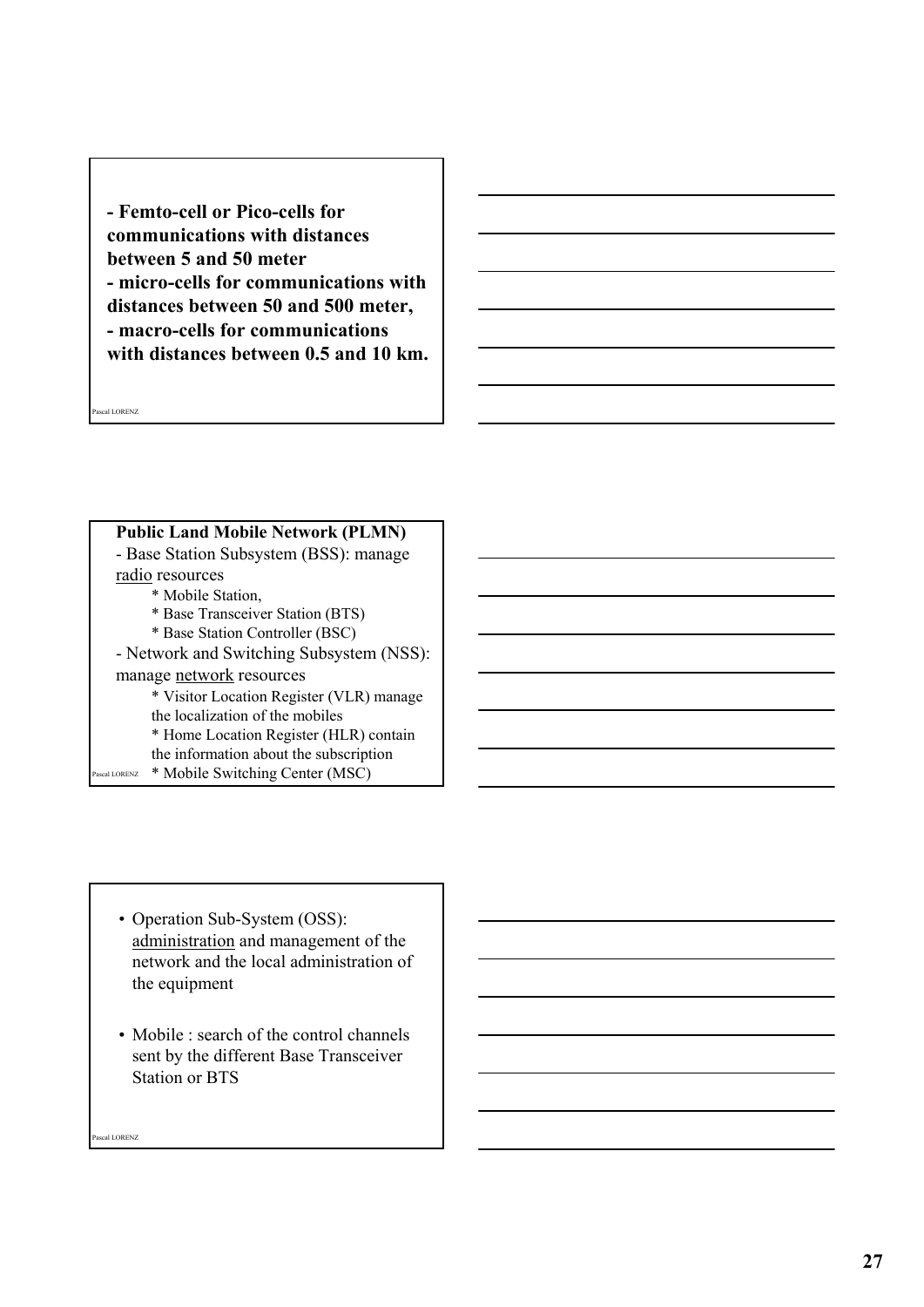- **BSC establish the communication with the Mobile services Switching Center or MSC**
- **When the best BTS is chosen, the mobile asks for a logical signaling channel to the BSC which manage the communication synchronization**





# **2,5G:**

Pascal LORENZ

<sub>cal</sub> LORENZ **- GPRS (General Packet Radio Service): rate of 48 kbit/s - packet switching - cost of the communication is based on the amount of data - without modification of the BSS: same frequency of the GSM - reuse the BTS and the BSC**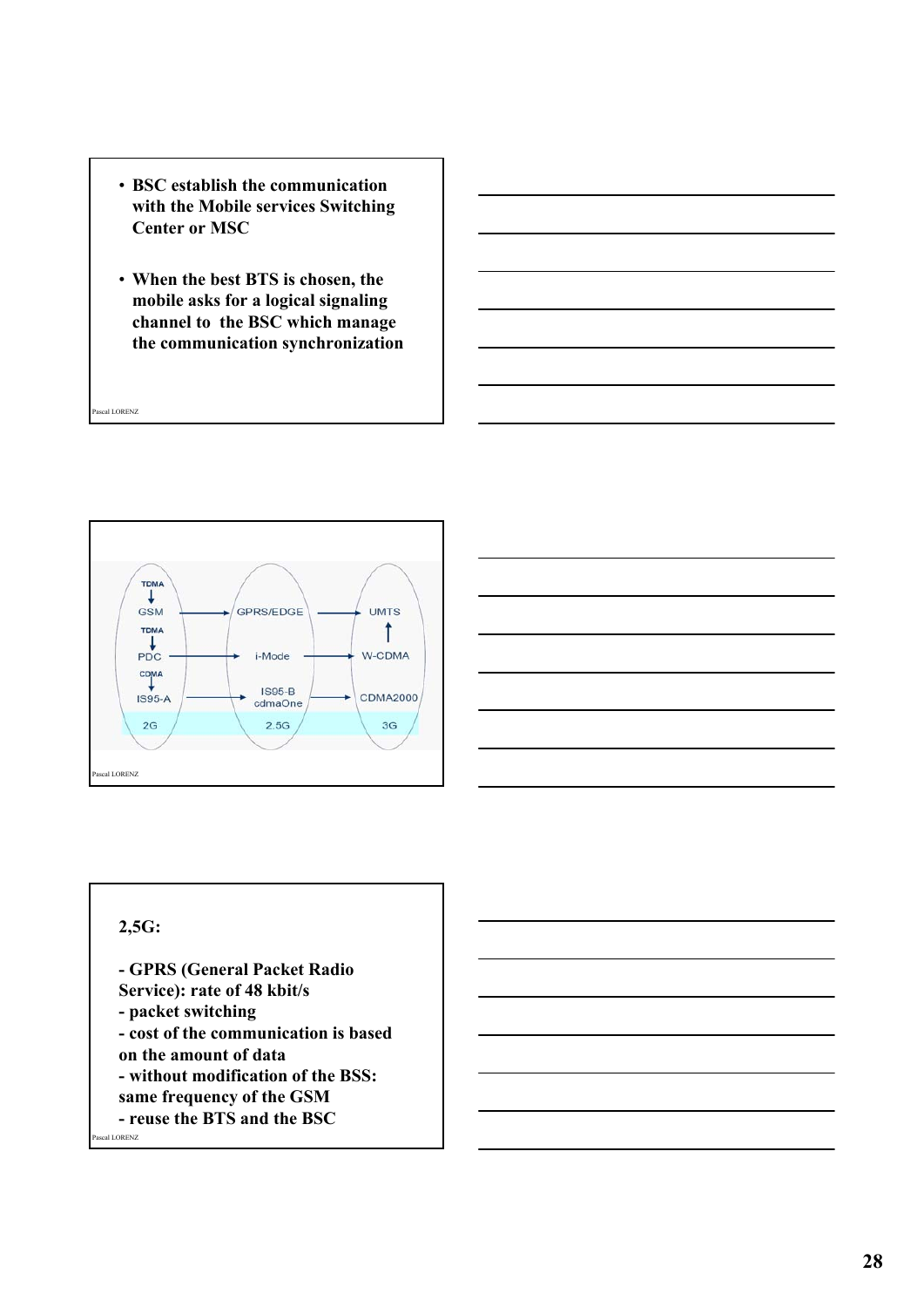- **NSS: add a gateway GSM and the packet mode - 2 additional routers : - SGSN (Serving GPRS Support Node): manage the resources, the sessions, the taxation and the mobility, - GGSN (Gateway GPRS Service Node) manage the connections with the IP networks**

Pascal LORENZ

#### **2,75 G:**

**EDGE (Enhanced Data rate for GSM Evolution): rate of 150 kbit/s** 

**E-GPRS (Enhanced GPRS): apply EDGE to GPRS** 

cal LORENZ

## **3G:**

#### **IMT2000 (International Mobile Telecommunication 2000) :**

- integrate in a same network, the cellular network, the wireless network and the data transmission networks.

- services and intelligent terminals (unique number and universal)

- multimedia services : bandwidth on demand.

**2 billions users in 2010**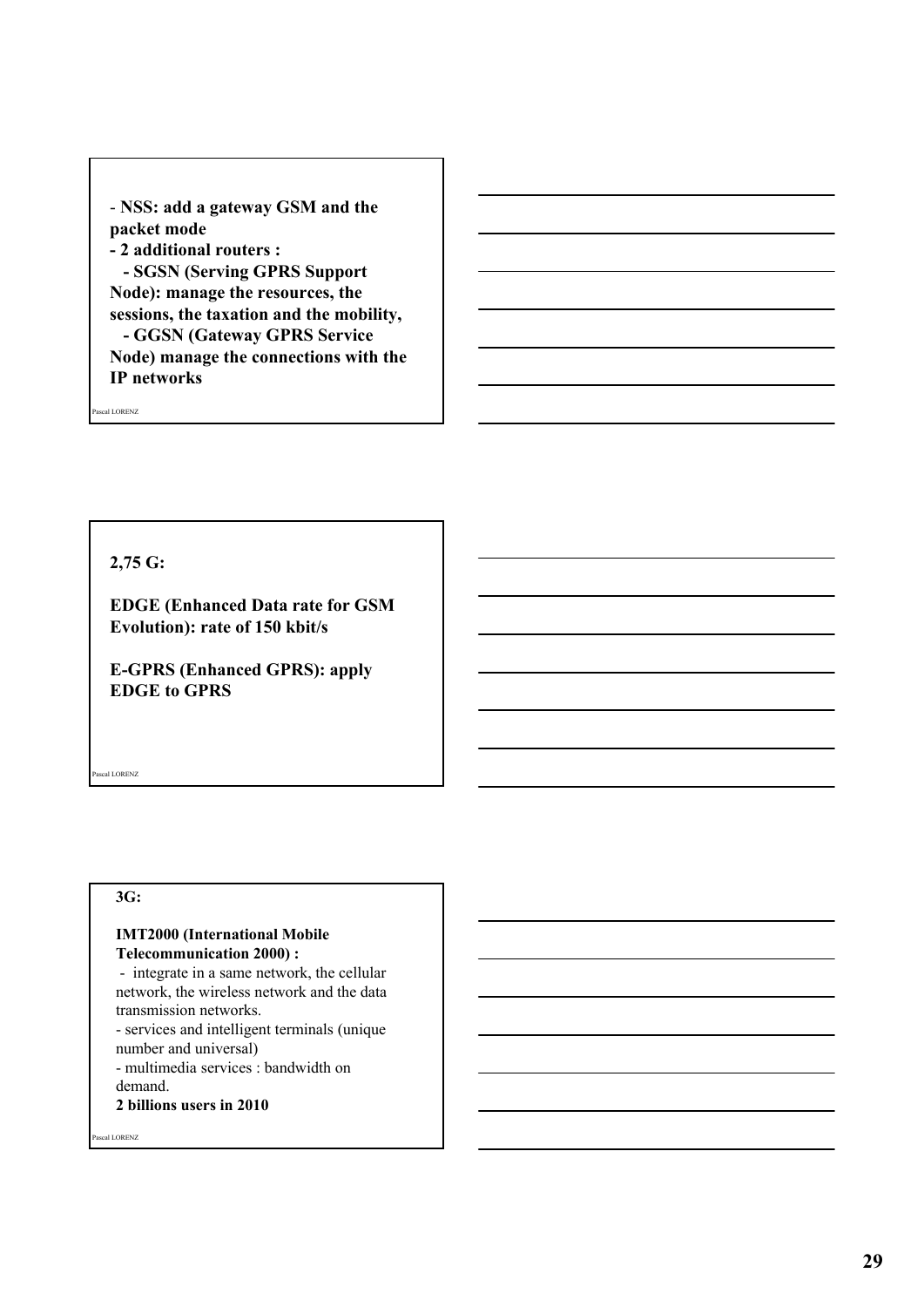#### **- UMTS (Universal Mobile Telecommunication System) : 3GPP (Third Generation Partnership Project)**

- ETSI

- Japanese organizations ARIB and TTC
- Korean organization TTA
- American committee T1P1

Pascal LORENZ

- **VHE (Virtual Home Environment) offers service/ environment portability across networks boundaries between terminals (use of smart card ) - rate 2 Mbit/s (City), 144 kbit/s (countryside), de 30 kbit/s (global mobility for satellites) - 1885 MHz to 2030 MHz band - 2110 MHz to 2200 MHz band** 

cal LORENZ

- **CDMA 2000 (USA) is an evolution of the American IS-95 standard, - UWC-136 (USA) based on the GPRS and EDGE technologies and is an evolution of the American IS-136 standard. - UMTS -> UMTS TDD (TD-CDMA) - W-CDMA (Japan, European) -> UMTS FDD**

Pascal LORENZ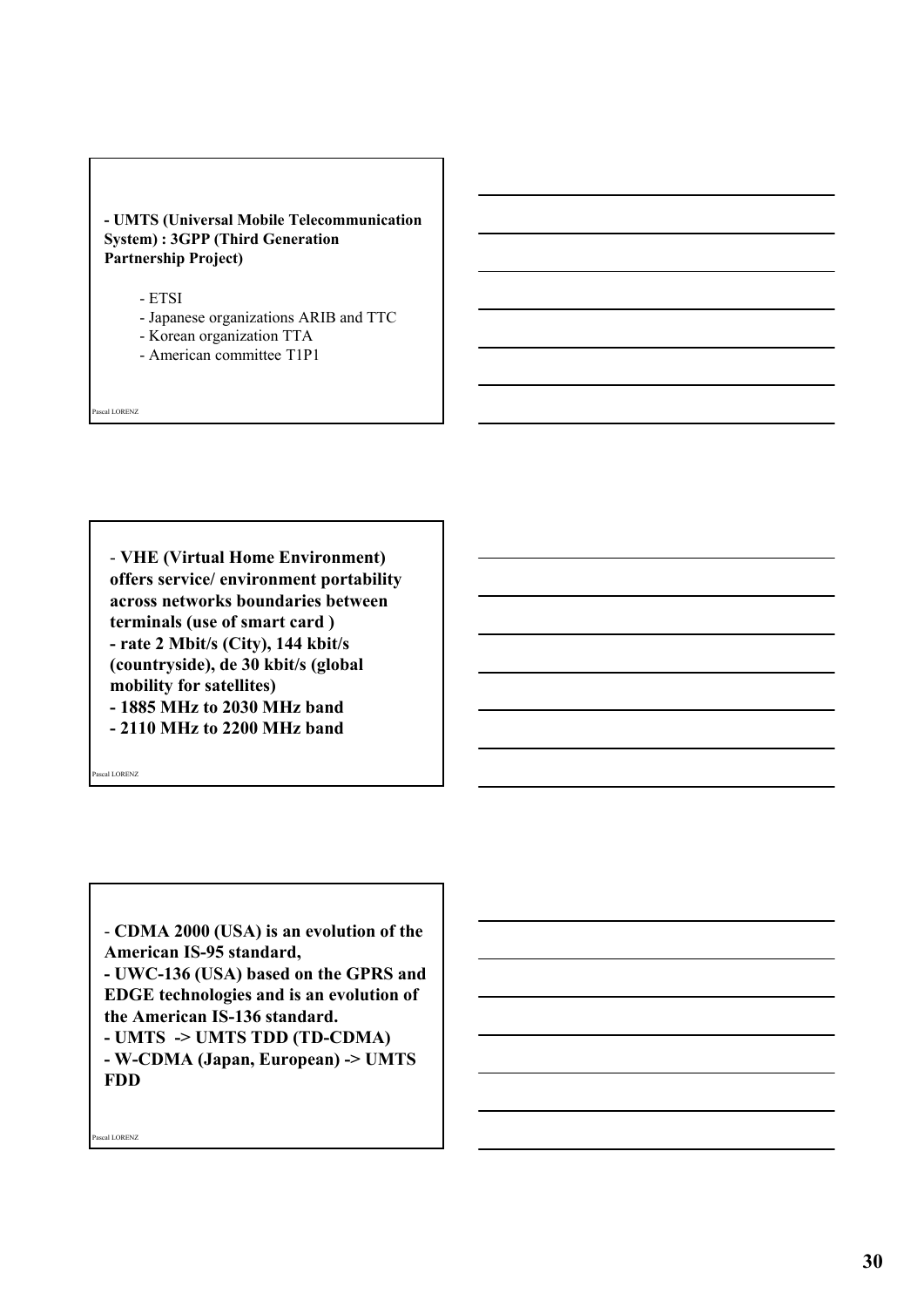#### **UTRAN (Universal Terrestrial Radio Access Network) uses the modes: - TDD (Time Division Duplex) : + temporal multiplexing and 2 Mbit/s rate**

**->**sharing transmission time.

- **+ asymmetrical traffic**
- **FDD (Frequency Division Duplex)**
- **+ frequency and codes multiplexing**
- **+ 380 bit/s rate : large network.**
- **+ upload and download traffic use different frequencies**
- **+ symmetrical traffic**

cal LORENZ

cal LORENZ

- **BTS -> node B**
- **BSC -> RNC (Radio Network Controller)**
- **MSC -> UMSC (UMTS MSC)**
- **BSS -> RNS (Radio Network Subsystem)**
- **MS (Mobile Station) -> UE (User Equipment)**

Pas**(Sigfox, LoRa, WAVIot,..)** - **New frequency and new infrastructures - UMTS: 384 kb/s - 3,5G: HSDPA (High Speed Downlink Packet Access) => 4Mbit/s - 3,75G: HSUPA High-Speed Uplink Packet Access => 6 Mb/s - 3,9G: LTE (Long Term Evolution) - 4G: 2010 will use the 30 GHz frequency** : **300 Mb/s LTE-A - 5G: =>2020 50Gb/s. LTE-B Virtualization/Cloud/data center/IoT**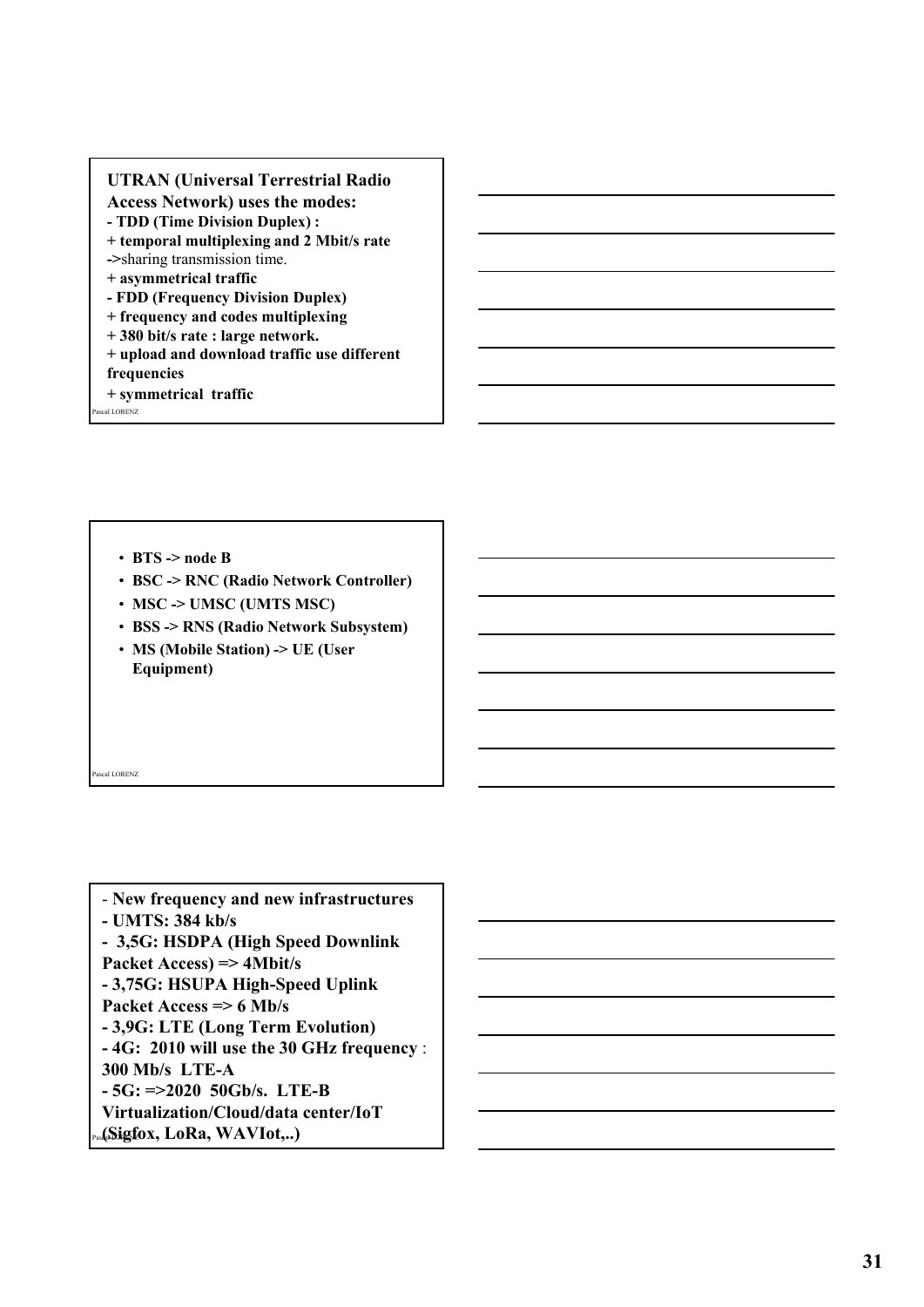**- 5G+: =>1-3 Tb/s Cost Consumption, latency : 1/100 (comparing to 5G) Reliability: 99, 9999999 % Positioning: 1 cm => Augmented Reality(AR), Virtual Reality(VR) and Extended Reality(XR)**

**mmWave (24Ghz-40Ghz), C-Band (3,4Ghz-4,9Ghz)**

Pascal LORENZ





## $4G \Rightarrow 5G$

- 2025 -> 100 Billions IoT (10Gb/s)
- $4K (30Mb/s)$  -> VR (Virtual Reality) (1Gb/s) • NarrowBand IoT (NB-IoT) : Low Power Wide Area Network (LPWAN) 4,5 G
- LTE integrated Trunked Radio (LiTRA)
- VoLTE (better coverage and quality)
- Latency  $(50 \text{ ms} \rightarrow 1 \text{ ms})$
- Throughput (100 Mb/s  $\rightarrow$  10 Gb/s)
- Connections (10K connections/km2 -> 1000K)
- Mobility (350 km/h  $\geq$  500 KM/h)
- Architecture (inflexible –Slicing with NFV/SDN- Mobile Edge Computing (MEC))
- (simplify network control and coordination)
- Energy saving 10x-100x

# • Energy  $\frac{1}{2}$ <br>al LORENZ<br>**• Lower cost 10x**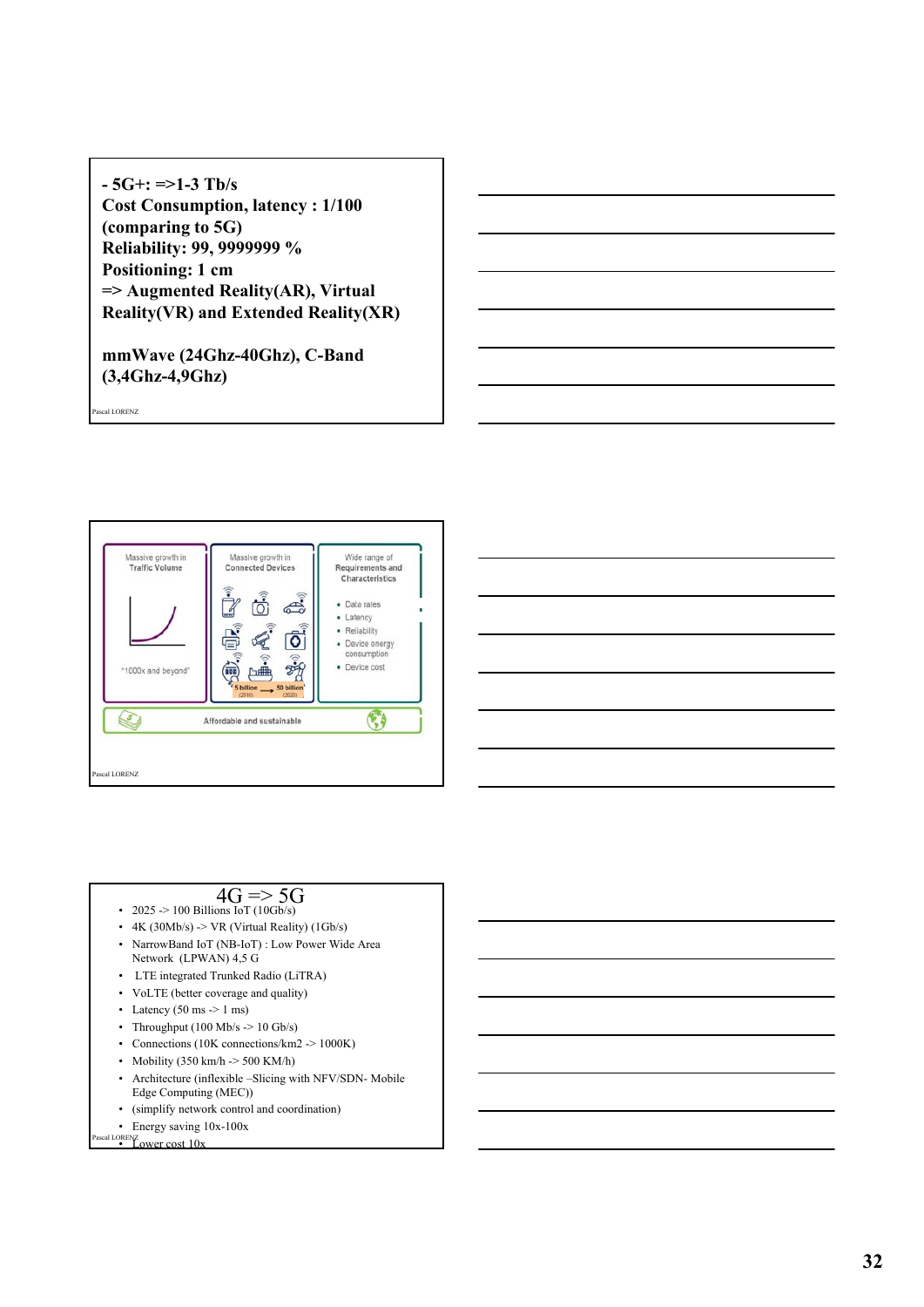## **5G**

- millimeter wave technology.
- hot spot system.
- provides higher data speed and higher capacity.
- Broader spectrum bandwidth and higher
- frequency spectrum
- Shorter coverage
- uses new bands as well as existing bands
- will be overlaid over 4G
- needs significant investment

Pascal LORENZ

#### **IoT**

- Automate manual data extraction: health, car, electric/gas meter, …
- Remote maintenance: vending machines, appliances, cars & trucks, trains, pumps, …
- Incorporate additional information: thermostats, light switches, traffic lights, parking meters
- Software-Defined Mechanics: locks, light switches
- enabling discovery & access control
- Sigfox: low powered/wide range, no signaling or negotiation, power on-send-power off, small number of base stations is enough to cover large territories, operating in unlicensed sub-Ghz bands all over the world
- Fog computing: cloud for IoT (more security)

cal LORENZ

- Skin (virtual WiFi, Virtual controler), Fog (control plane distributed in the network equipment (router, switch, box), MEC (Mobile Edge Controller – Control plane distributed in local controller) and Cloud networks (SaaS, PaaS, IaaS)
- Skin datacenter (Apple TV, Google home, Amazon echo, Google mesh netwok)
- SDN : new control system in the Cloud, MEC, Fog and Skin: centralized signaling and intelligence, strong computation to determine paths, knowledge plane centralized. Open Networking Foundation (ONF): application-controlvirtualization-infrastructure layers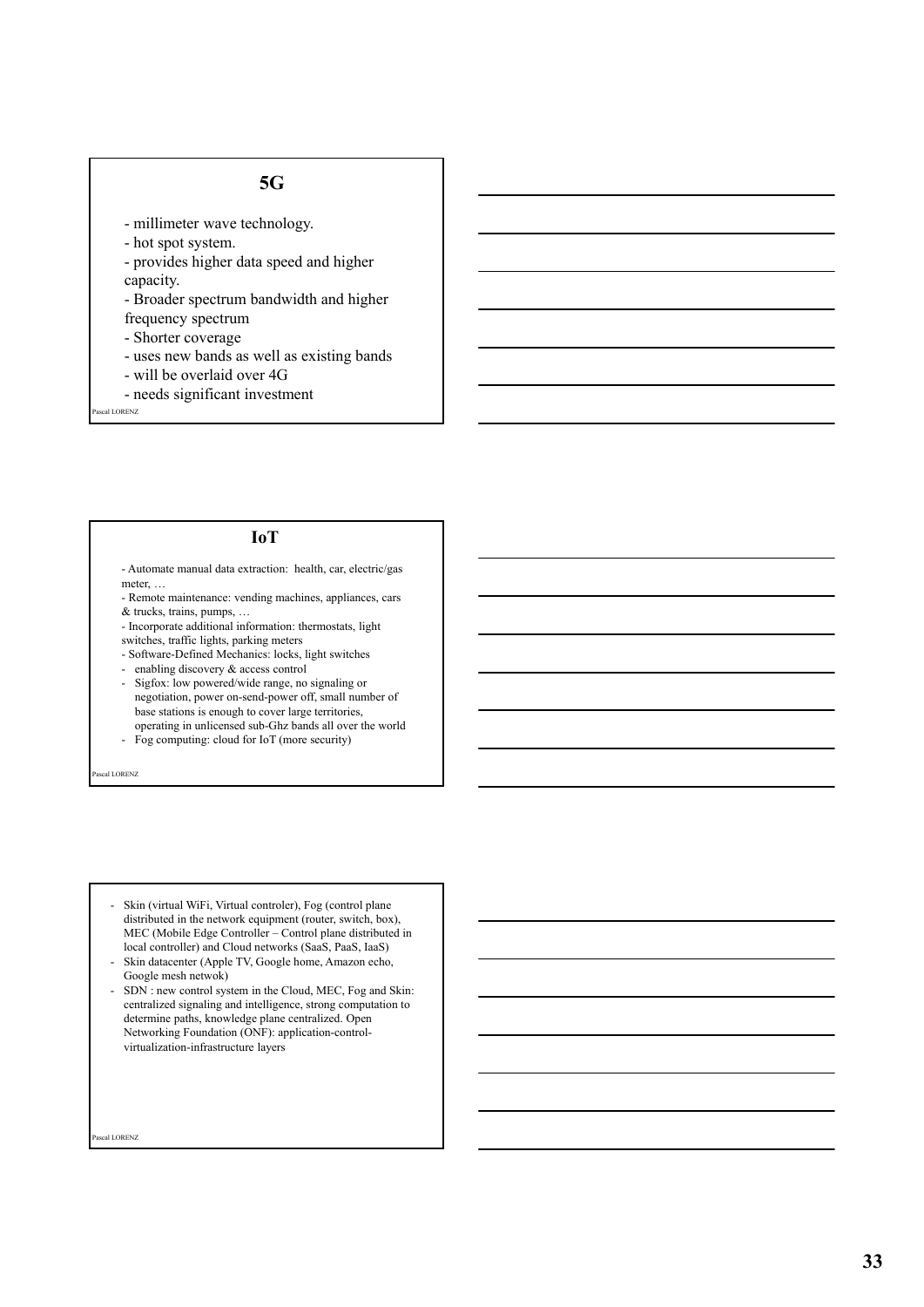#### **IoT**

- Data : since 2005 : x 200
- •- Combination of Massive MIMO and Advanced Cloud Radio Access Network (C-RAN) Enhancement (Adapt to spatio-
- temporal traffic fluctuation) => provide adequate cell coverage even with higher frequency
- bands
- Enhanced Mobile Broadband
- Massive machine type communications
- Ultra-reliable and low latency communications
- Low power (5G-IoT)
- 5G is not the only solution (Bluetooth, LTE, LoRa, Zigbee, Sigfox, WiFi, …)
- Security: public, semi-private, private
- 5G Tactile Internet will be an enabler for remote skillset delivery: low latency, high security, high availability => haptic virtual
- Pascal LORENZ<br>environment

## IEEE 802 wireless standards

- 802.15 WPAN, since 1999 (RFID, ZigBee, Bluetooth, UWB, Wimedia, NFC)
- 802.11 WLAN, since 1990 (WiFi)
- 802.16 WMAN, Wireless Local Loop, since 1999 (WiMax)
- 802.22 WRAN
- There is no single technology that can satisfy all needs . Family of complementary technologies and devices

cal LORENZ

#### **Wireless Personal Area Networks (WPAN) IEEE 802.15**

- RFID (Radio Frequency Identification), NFC

- IEEE 802.15.1 : Wireless Personal Area Network (Bluetooth). Rate 1 Mbit/s, 2400MHz. 10 meters - IEEE 802.15.3: High rate 400 Mbit/s WiMedia Ultra WideBand (UWB) is a wireless technology for transmitting digital data over a wide spectrum of frequency bands with very low power, WUSB (Wireless USB)  $\Rightarrow$  480 Mb/s

- IEEE 802.15.4: 200 kb/s, communications between toys, sensors (ZigBee), low complexity, low power consumption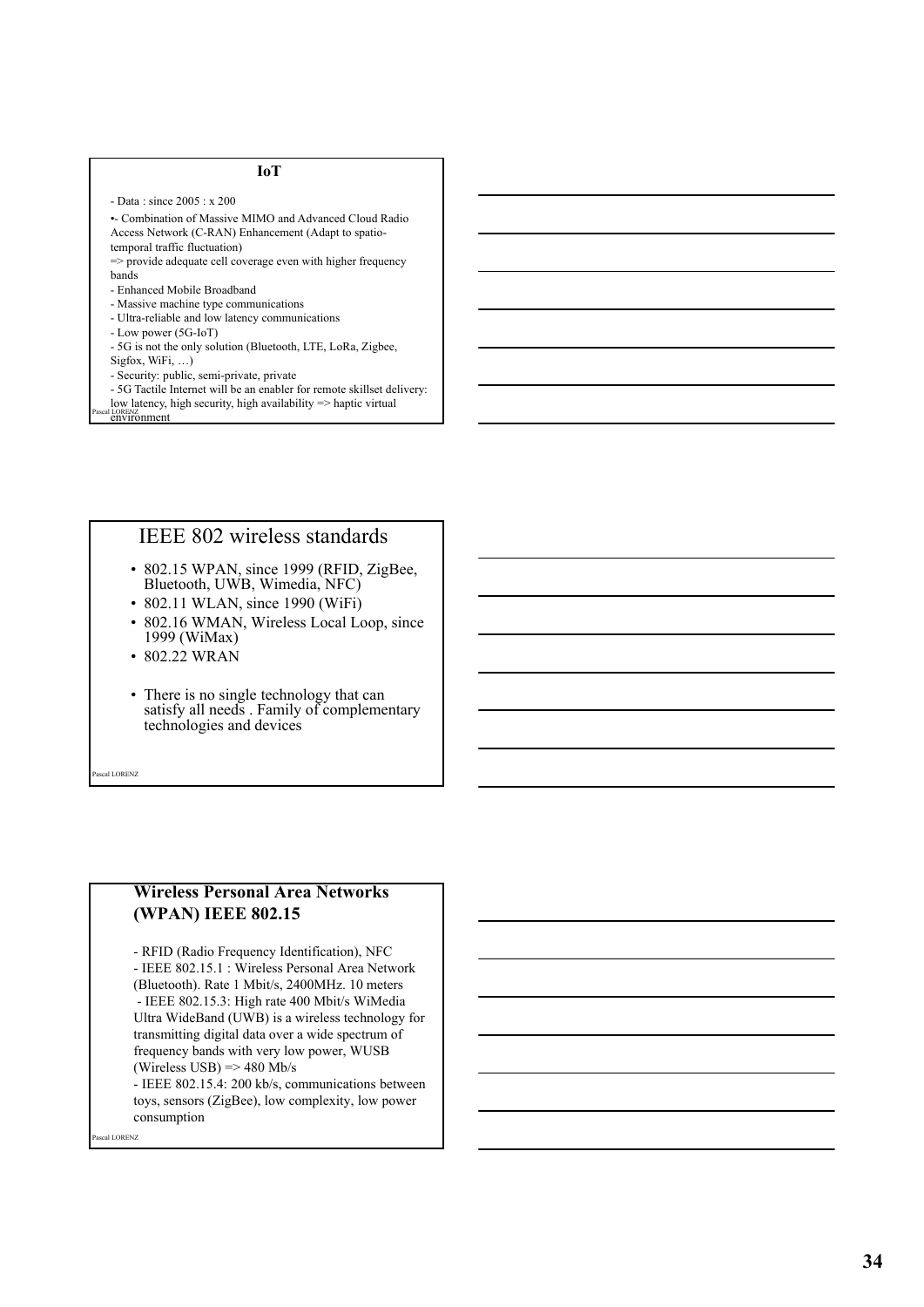#### **Wireless LAN (WLAN)**

**- IEEE 802.11b (WiFi – Wireless Fidelity): frequency 2.4 GHz, rate 11 Mbit/s, 100 meter, 2 walls CDMA/CA, 14 channels - IEEE 802.11g: 2.4 GHz, 54 Mbit/s,** compatible with 802.11b **- IEEE 802.11a : 5 Ghz, 54 Mbit/s (WiFi 5), 1997 - IEEE 802.11i : security** (EAP: Extensible Authentication Protocol), WEP, TKIP, WPA **- IEEE 802.11e : QoS - IEEE 802.11f : handover - IEEE 802.11n: power control, High throughput WLAN (300 mb/s), (e+f+i) 2,4 et 5 Ghz**

cal LORENZ **pre-n: MIMO (Multiple Inputs Multiple Outputs)**



## New IEEE 802.11 ng projects

- 802.11k for radio resource management to achieve optimized use of radio resources
- $802.11r$  Fast roaming
- 802.11s Mesh networks (improving WiFi with AdHoc) => mobile hotspot
- 802.11u Wireless Interworking with External Networks (WIEN)
- 802.11ah (HaLow) Low frequency Low consumption 1km smartgrid. Slow
- 802.11af Cognitive radio 10 or 20 meters (Utilization of TV frequencies)
- 802.11ac Beamforming <6Ghz 500 Mb/s. Directional transmissions
- 802.11ad Very High Throughput in 60 GHz 10 meters. WiGig (Wireless Gigabit Alliance) => 6 Gbit/s
- al LORENZ • 802.11ay =  $> 40$  Gbit/s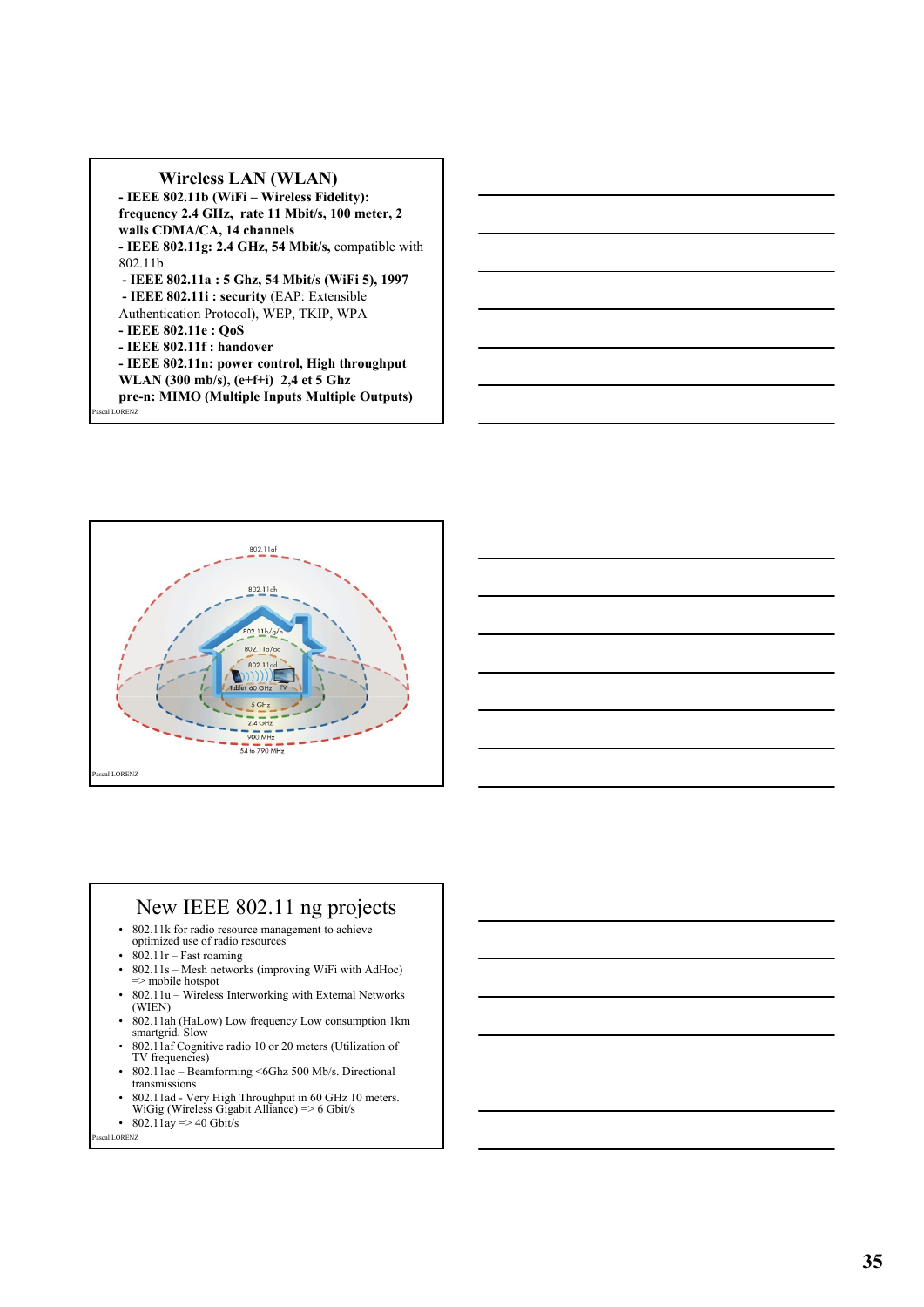## **Wireless Local Loop (WLL) & WMAN (Wireless Metropolitan Area Network) IEEE 802.16**

**802.20)** 3,5 Ghz 1Mbit/s 250 km/h **–** WiMax standard: 10 Ghz to 66 Ghz, 50 km and 120 Mbit/s (Plug & play)  $\Rightarrow$  equivalent and compete with DSL, can connect 802.11 hotspots, transmit voice, IP, … with security - WiMax-Mobile (IEEE 802.16e ex IEEE

• **- LMDS (Local Multi-point Distribution Service): + bi-directional transmissions point to multi-points + rate of 1 Gbit/s in the 28 GHz to 31 GHz band + 1 to 2 km distances + directive antenna without shadow area, Rain Fading**

**MMDS (Multi-channel Multi-point Distribution Service): + unidirectional video + distances 10 km in the 2.5 GHz to 2.7 GHz band +rural areas without CATV.**

eal LORENZ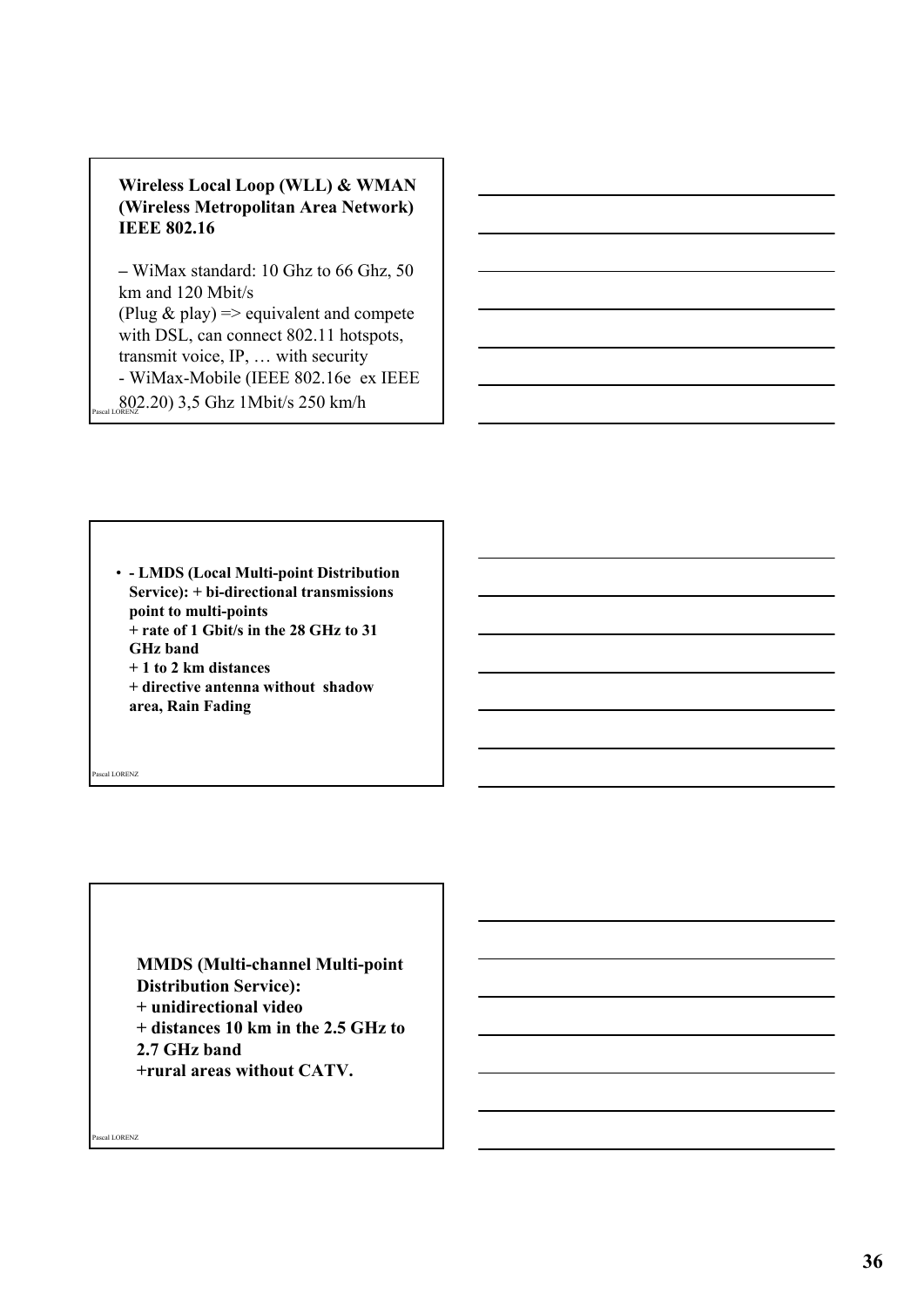#### **WRAN (Wireless Regional Area network) IEEE 802.22**

Mobile Broadband Wireless Access (MBWA) 1Mb/s 3,5 Ghz, cell of 1 km with QoS Interactive  $TV \Rightarrow$  GPS is used to find the frequencies

- 802.21 is devoted for handoff among different networks and differents type of networks (e.g. WiFi, WiMax and cellular systems)
- Mobile data offloading (WiFi offloading) use complementary network technologies for delivering data originally targeted for cellular networks.

cal LORENZ

Pascal LORENZ

- **GSM -> ISDN**
- **GPRS -> Frame Relay**
- **UMTS -> ATM (AAL2)**
- **2nd generation of UMTS and CDMA**   $2000 - P$
- **=>Efficient support of Internet-based services is not possible without a core network totally based on IP**

eal LORENZ